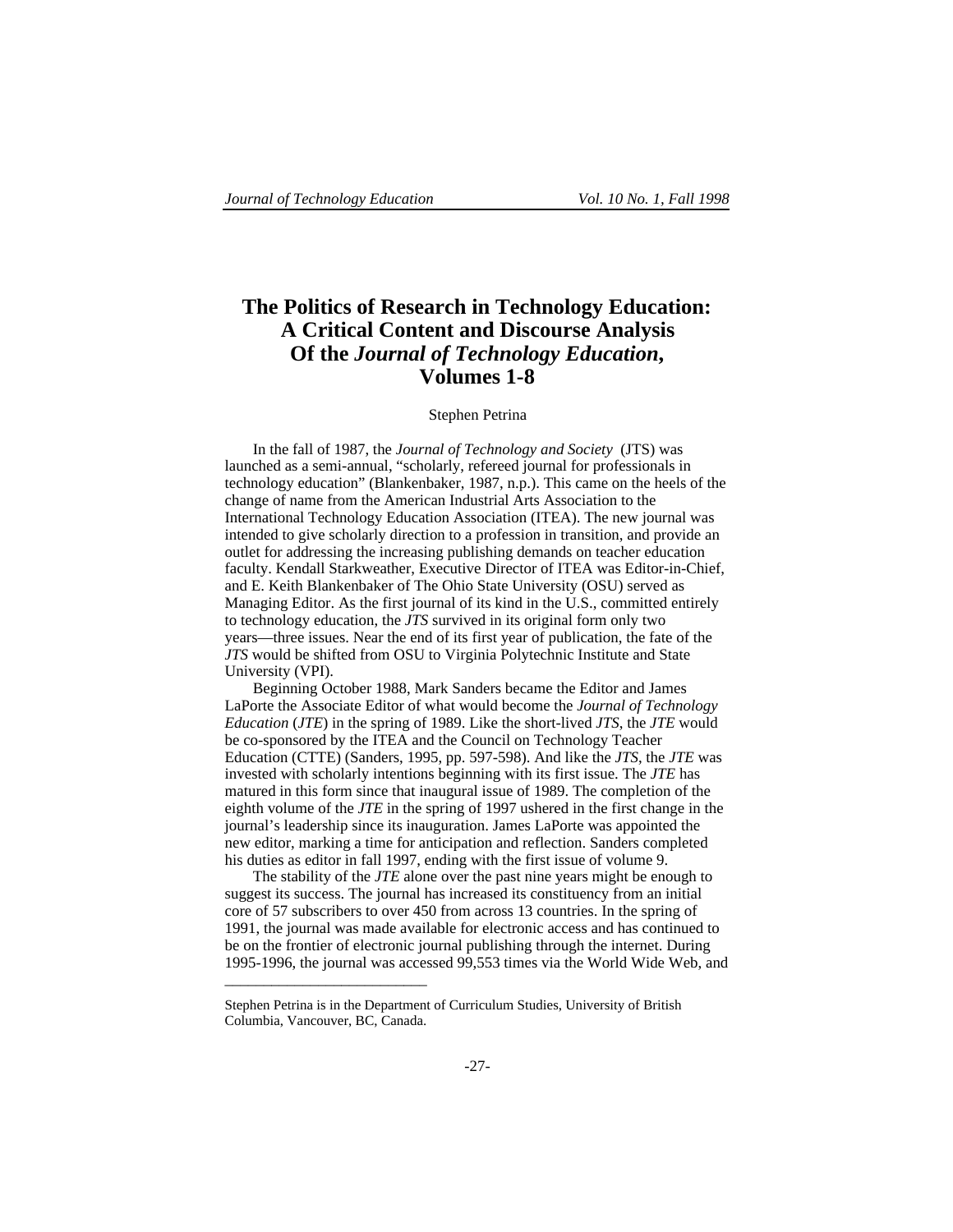the journal's site received 157,111 electronic accesses in calendar year 1997. This growth has come at a time of a proliferation of publishing outlets and a dwindling number of technology teacher educators in the U.S. By most impressions, the *JTE* has matured qualitatively as well. Indeed, quantitative growth and quality are interrelated. Despite its relatively brief history, the *JTE* may be poised to rival the quality of peer disciplinary journals such as *Studies in Art Education* and *Science Education*. But how can the contents of the *JTE* be judged? Whose research and what has this journal published? Who and what should the *JTE* editors and reviewers be encouraging?

This is a meta-study of research in technology education as manifested between the covers of the first and sixteenth issues of the *JTE* published from 1989 to 1997. It is intended as a review of the Sanders years of the *JTE*, as well as an influence on the way the *JTE* will be shaped within the years to come. This study should be seen as a sign of maturity for the journal and should in itself provide a discourse for reflection and anticipation. Indeed, this is a study of a profession's *episteme* and its journal.

This study is cast in the larger framework of the politics of technology education and a concomitant politics of vision. The epistemological trajectory of the article is from the descriptive "what is?" - to the normative - "what ought to be?" In the final analysis it is argued that if technology education is going to overcome its past of conservatism and isolation to become a vibrant enterprise, researchers will necessarily have to critically engage with an epistemological world outside their immediate cultures. A critical turn in the practices of these researchers could make a difference in the participation of individuals belonging to the underrepresented groups of technology education, and technology and the trades, at large.

### *Researching Research in Technology Education*

Research in technology education has been a site of contention for some time. Recent scrutiny seems particularly direct in addressing what has become a problematic enterprise. Research agendas have appeared through the 1990s with intention of reforming the enterprise (Foster, 1996; R. Hansen, 1995; Waetjen, 1991). These are in themselves problematic, and suggest a variety of responses to a variety of problems. Those who have done research on research in technology education, or the *episteme* of this profession, have described a malfunctioning practice (Foster, 1992; Zuga, 1994, 1995, 1997). If as Zuga described after an exhaustive study in 1994 (p. 8), research in technology education is "narrowly defined and inwardly focused," then what reform measures ought we consider?

Zuga's study of 220 reports of research, unpublished and published in the U.S. between 1987 and 1993, was incisive and insightful. About 68% of the research she studied was devoted to curriculum, and 63% dealt with the secondary levels of educational systems. About 59% used educators as subjects of research. With regard to methods, 83% were quantitative with 65% of these being descriptive. These data are similar to those of Foster (1992), who found that about 92% of 503 graduate research theses in industrial and technology education were quantitative, and 54% were of the survey type. McCrory's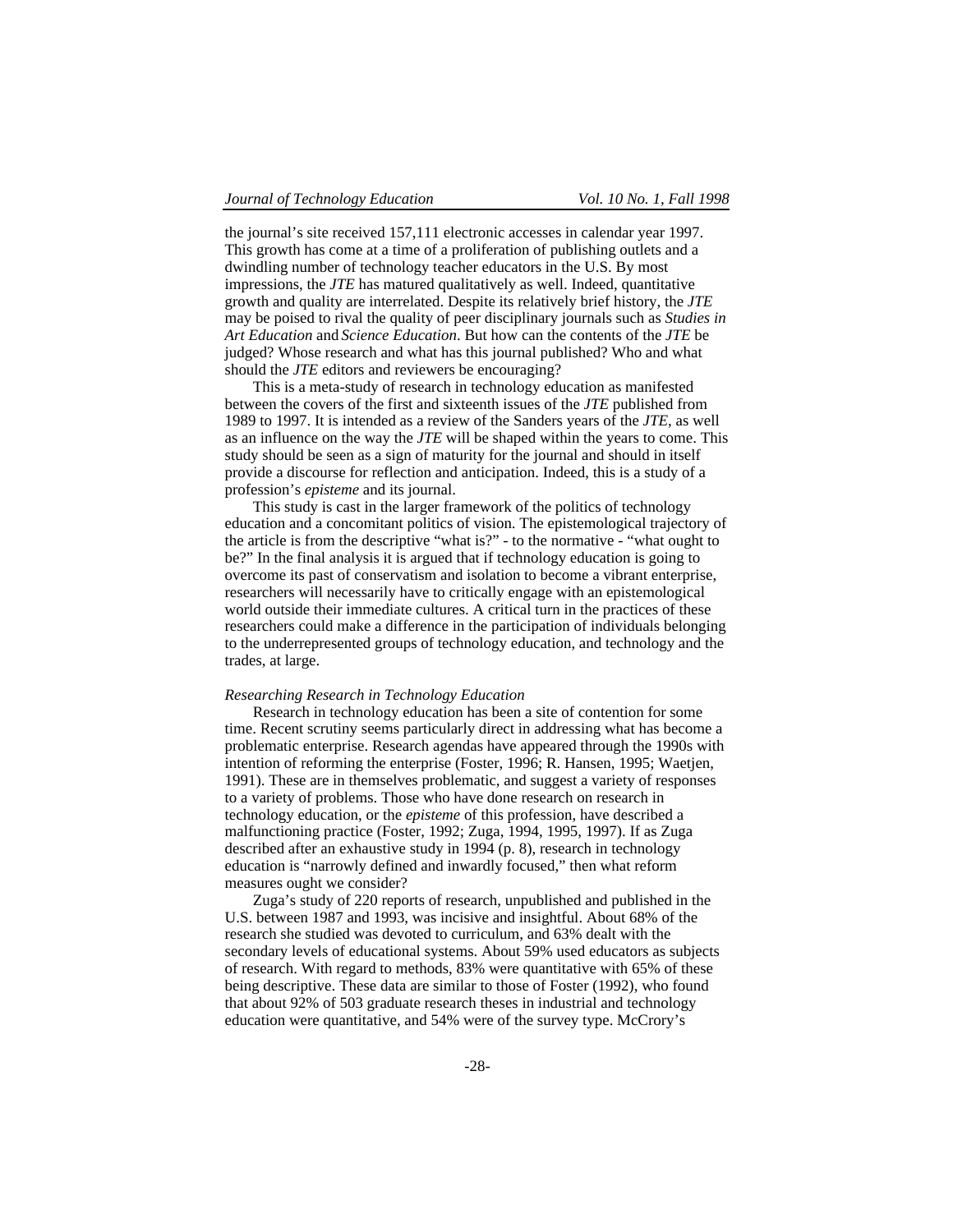(1987) data are also similar, although unreported as so. An important insight of both Foster and Zuga is that this predominance of quantitative, descriptive research reinforces the marginalization of qualitative, interpretive studies. This predominance informs only a limited range of problems within a limited context and depth of understanding. Zuga addressed these issues of quality in her sample, as the compiled statistics tell only part of the story.

Zuga's report provides a refreshing counter-narrative to the "progress" ideology inherent in much of the research she reviewed. She pointed out a number of contradictions between what was researchers rhetorically said about technology education and what was being studied and reported in research. For example, technology educators may speak in favor of a more equitable profession and curriculum, but a homogeneous group of researchers studying mostly homogeneous subject samples contradicts this concern. Zuga's conclusion is that there is little minority participation in research and little that translates into minority interests (p. 39). Women, like other visible minorities in technology education, are notably underrepresented in research. These demographic problems are considerable given the percentage of studies which use quantitative methods, be they experimental or survey. Curriculum development through research has relied on surveys of this uniform demographic leading to, as Zuga reports, "a closed circle of ideas" (p. 62). If technology education is perceived by young women as a masculine subject, it may be a reflection of the survey informants' gender biases (re)produced in curriculum over the past decade. It is here, with Zuga's critique of the means *and* ends of research in technology education where this study begins (Zuga, 1994, 1995, 1997).

This study is meant to complement the investigations of Foster and Zuga into the methodological issues of research in technology education. I deal with these and other structural patterns and, like Zuga, critically address issues of research content, ideology, and quality. The *JTE* is a sample of a different kind, albeit as representative, than has been reviewed. In inference, similar to Foster and Zuga, I evaluate the fidelity with which articles in the *JTE* represent research in the profession. In addition to the intentions of these two authors, this analysis aims to provide knowledge of the politics of research in technology education.

### *Researching Research: A Methodological Explanation*

A pragmatic investigation might suggest that research in technology education is insubstantial and is not working. But what means would the pragmatist use to come to this conclusion? How can we come to understand research - its content, methods, and quality - in technology education? This study is a methodologically variant attempt to critically inform these epistemological questions. In the larger epistemological scheme, this meta-study draws on meta-ethnography and related methods in critically translating the textual world (Gitlin, 1994; McLaren & Giarelli, 1995; Noblit & Hare, 1988). Data from the JTE across eight volumes are triangulated through quantitative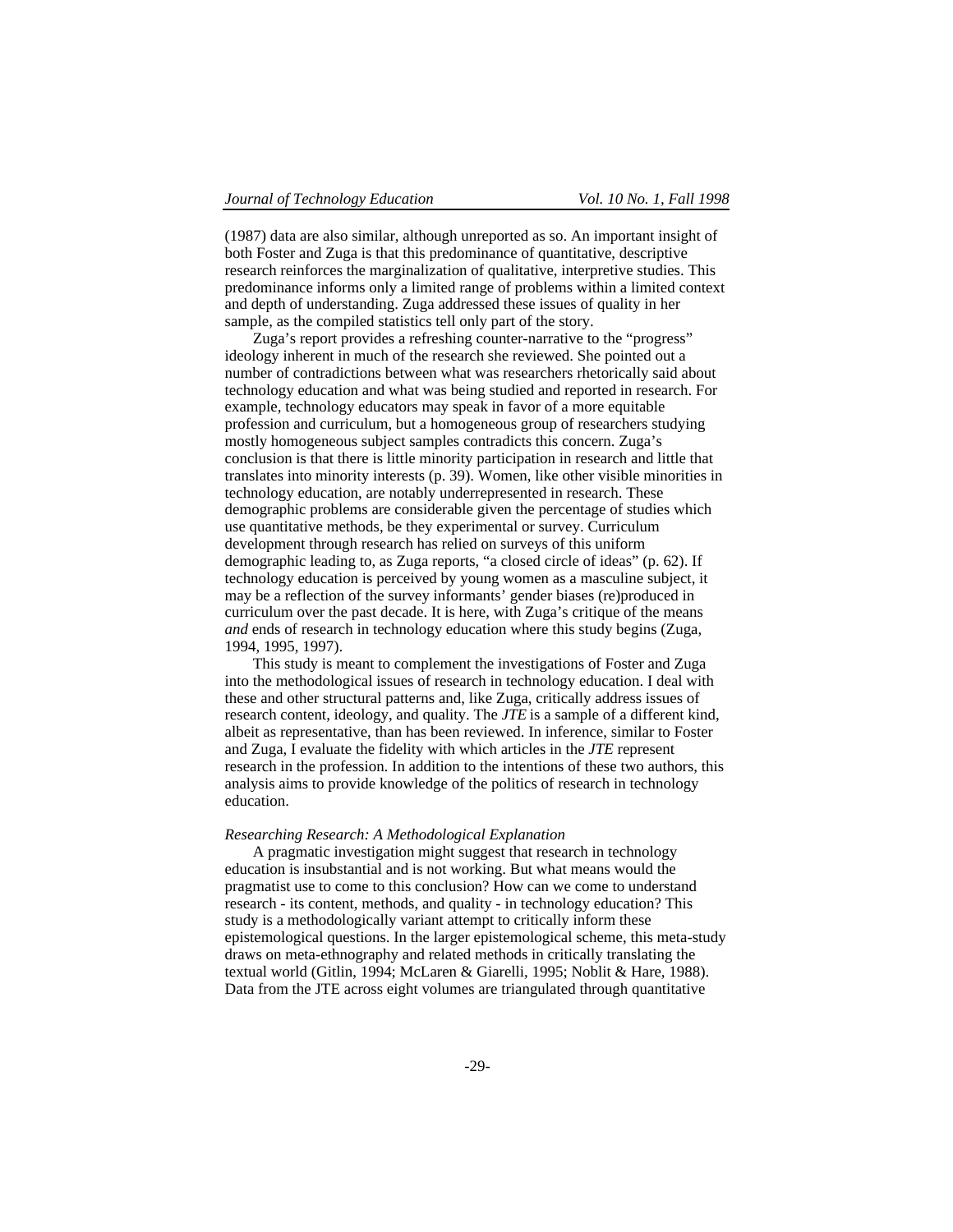and qualitative analyses, with content and critical discourse analysis combined for this task (Jick, 1983).

Content analysis provides a quantitative treatment of issues of quality. It is a systematic method in the social sciences by which manifest and latent contents of spoken or written text are determined (Babbie, 1983; Krippendorff, 1980; Rosengren, 1981; Weber, 1990). Uses for this method in education have ranged from detecting textbook difficulty to exposing biases and propaganda. In simple form, this method involves identifying units of analysis and counting the number of times particular words, or units, are used, within semantic contexts. These units form categories which provide another level of analysis where coding frameworks can be used. Conceptual and operational codes, like conservative or radical, and economic or cultural help to give latent meaning to analysis of manifest content. The techniques of counting, categorizing and coding were used in this study.

After isolating references from articles for this study, 385,334 words in the first eight volumes of the *JTE* were searched using search engine software. Trend analysis across these eight volumes was not a purpose of this research, but the two most recent volumes were isolated for analysis of potential changes and continuities. With no glaring differences noted in authorship, methods, contents or citations, the eight volumes of the *JTE* were read and treated as a single, scholarly text for interpretation. Other than for the purpose of counting methods and subjects, guest and refereed articles were treated no differently than "From the Editor," book review, editorial, and reaction articles. All were assumed to constitute the scholarly text of the *JTE* and used as units of analysis. Methodological and theoretical concepts such as ethnography and critical theory were counted, along with categorical words such as class, gender, race, sexuality, and skill. Methodological and theoretical terms and phrases were drawn from contemporary texts that deal with method and theory (Babbie, 1983; Gitlin, 1994; Jaeger, 1988; Lincoln & Guba, 1985; McLaren & Giarelli, 1995; Mertons, 1998; Palys, 1997). In all, 46 concepts relating to research categories of content, method and theory were counted in the *JTE* text. Authors (145) and references (2,073) were also searched to inform author typologies and citation patterns. Names of seven of the most often cited authors in education *and* Science and Technology Studies (STS) journals between 1986 and 1997 were searched in the *JTE* references. This list of authors was drawn from the *Social Science Citation Index*, volumes 1986-1997. In total, 19 author names and concepts were counted in the *JTE* references for an analysis of citation patterns. Counting and categorizing provided provisional data for a coded, deeper analysis. In this way, a grasp of the journal's manifest content facilitated an interpretation of latent meanings through discourse analysis.

Critical discourse analysis provides a means of dealing with latent issues of text quality, such as ideology and symbolic meaning. Discourse refers to recurrent statements, themes and wordings across texts, which represent orientations to the world. Discourse analysis is a method of text analysis in which the "text" can represent the spoken or written word, an image, narrative or media; text is the artificial representation of the world (Ettinger & Maitland-Gholson, 1990; Janks, 1997; Lindkvist, 1981; Luke, 1995; Patterson, 1997). It is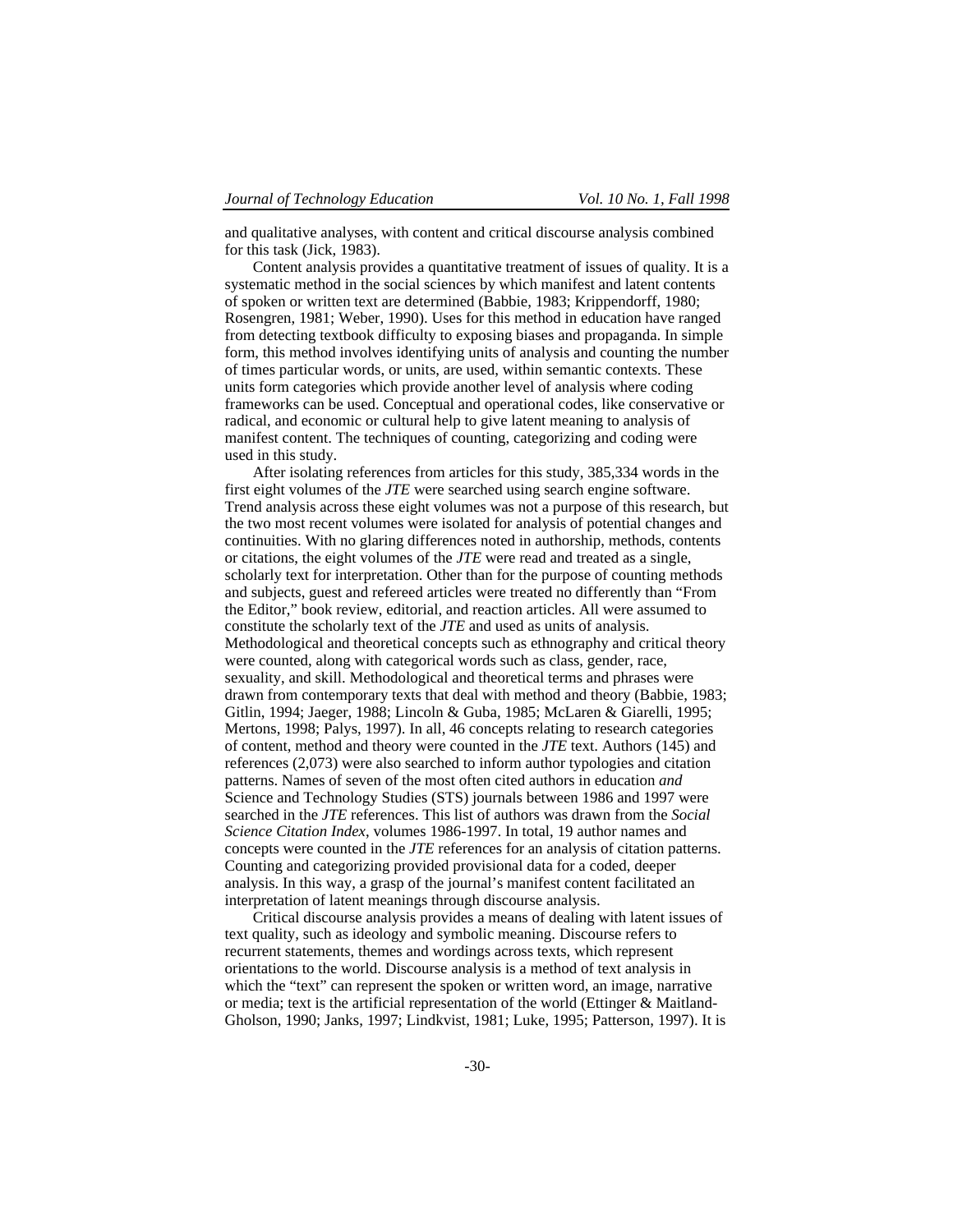a method that assists the researcher in linking text to structural formations and relations of power. Questions central to critical discourse analysis are: "How is the text positioned or positioning? Whose interests are served by this positioning? Whose interests are negated? What are the consequences of this positioning?" (Janks, 1997, p. 329). This method draws historically from hermeneutics, linguistics, rhetoric, and semiotics, or more generally from critical and post-structuralist theory. On one level, this involves a critical reading of how texts are constructed. On another, it involves a critical reading where text and context are culturally located and interests identified. Critical discourse analysis is a means of tying texts together and of demonstrating the political and powerful nature of seemingly mundane statements and symbols. In education, uses have ranged from demonstrating how schools govern through surveillance and moral regulation to how textbooks embody sexist and racial discourses and structure thought processes (Janks, 1997; Luke, 1995).

In this study, discourse analysis was used on its macroanalytical level to substantively address issues of the politics of research in technology education. Discourses of class, economics, gender and race were analyzed with regard to marginalized and minority discourses. These discourses were read against the codes of the content analysis, where manifest content was carried as empirical evidence of latent meaning. As discourses mirror content, they provided a second level of data for coding and decoding the *JTE* text.

While valid for the purposes of the research, content and discourse analysis present particular challenges to validity and reliability. Are concepts counted in the *JTE*, such as economic competition or scientific subjugation, indicators of codes such as conservatism? Are concepts such as class, ecology, gender, labor, race or sexuality indicators of critical politics? Are certain discourses indicators of these codes? For unobtrusive research, these are the most productive methods for addressing text quality and latent meaning (Babbie, 1983; Luke, 1995). They make the arrangement of empirical data possible where other methods fall short; they allow for a quantification of qualitative data. They have facilitated a microlevel of analysis that complements the macro-level of Foster (1992) and Zuga (1995). The concreteness of these data offers a fairly high degree of reliability. Articles were randomly read and counted 'by-hand' as a cross-check on the computer searches. It was assumed that the counts would not change from researcher to researcher. Categories were drawn from current literature, and categorizing was done by the researcher. Categories such as authors, citations, research methods, and theories are common to meta-studies of research. The category "Analytical Units of Substance" was created to assist in identifying unit indicators of content. It was assumed that another researcher would use similar categories and units for analyzing the inherent biases or politics of research in technology education. Analytical units, or concepts, counted for comparison were of the same kind. For example, the number of times a unit such as "math" or "science" was counted could be compared with the number of times "art" or "ecology" was counted. Units were counted in semantic context. For example, a unit such as "industry" was counted if the intended meaning referred to commerce or trade and not to the subject "industrial arts." After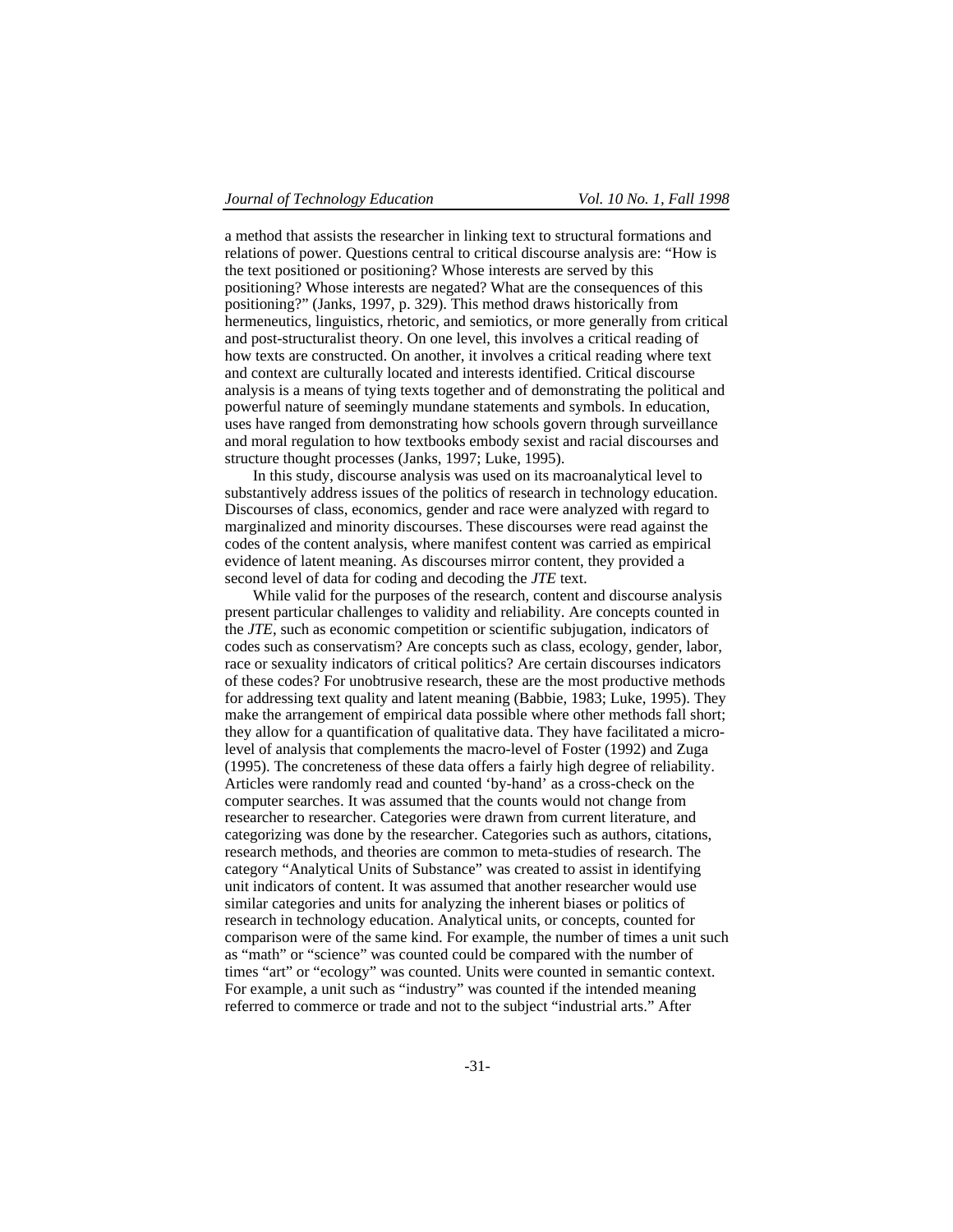categorizing and counting, units were coded. For example, the relatively high frequencies of "math," "science," and "industry" compared to the low frequencies of "gender," "labor," and "race" indicated a conservative code, or discourse. Researchers can code, decode and recode the units of the content analysis, but this is somewhat of a matter of interpretation. Reliability is improved when, in addition to unit scoring, meaning is derived through analysis of contents in their semantic contexts, or through discourse analysis. Here, the researcher must make a persuasive argument that a code such as conservatism can be read from particular counts of manifest data *and* from analysis of latent meaning. It is open to debate whether the *JTE* data are valid units of analysis for a meta-study of research in technology education. Regarding this issue, which is also one of generalizability, conclusions of this analysis are consistent with similar analyses by Foster (1992) and Zuga (1994). There is a high degree of intersubjectivity among meta-studies of research.

While content and critical discourse analysis configured the analysis of the *JTE*, they did not provide some foolproof progression from problem to data with the researcher distanced in some remote objectivity. My own biases in selecting units for analysis and in coding discourses for interpretation reflect my experiences and concerns with the politics of technology education. The relation between myself as researcher and the text is one of familiarity and pride, but also uneasiness. I know the *JTE* text, its editors, and many of its authors. I've published four of the articles reviewed and feel as uneasy with these as with the others. As an Editorial Board member who reviews manuscripts, I want to be proud of what is published and I want the *JTE* to be different in the future. As a teacher educator in a Canadian university, I want the *JTE* to make a difference in my own research and teaching practices and to reflect an international audience. As a 39-year-old white male, I want the journal to be more youthful, responsive to feminism, and colorful. To this analysis, I also bring an understanding of cultural and critical studies, weave this into the research design, and look forward toward an era of critical discourse in the *JTE*. The journal is thoroughly a product of its profession. In the final analysis, I'll argue that the relationship ought to be - and can be - reversed.

#### *Contents Without Contention: But Who's Counting?*

Who is authoring, what is their status, and where are they from? What methods and theories are, and are not, being used? What units, categories and terms of analysis are and are not prevalent in the research published in technology education? This section is a descriptive and categorical analysis of the contents. Codes of analysis of the discourse in the *JTE* will be addressed in a later section.

Descriptive statistics describe a state of affairs in the *JTE* where 68% of the authors are teacher educators, 84% are from the U.S., and 87% are male (Tables 1-3). As would be anticipated in a scholarly journal in education, a majority of authors are teacher educators. This group accounted for 68% of all articles or reviews (Table 1). The second most active group of authors was graduate students. This group of students have been involved in 23 published articles or reviews. Four of the 19 book review authors, two of the 15 editorial authors, and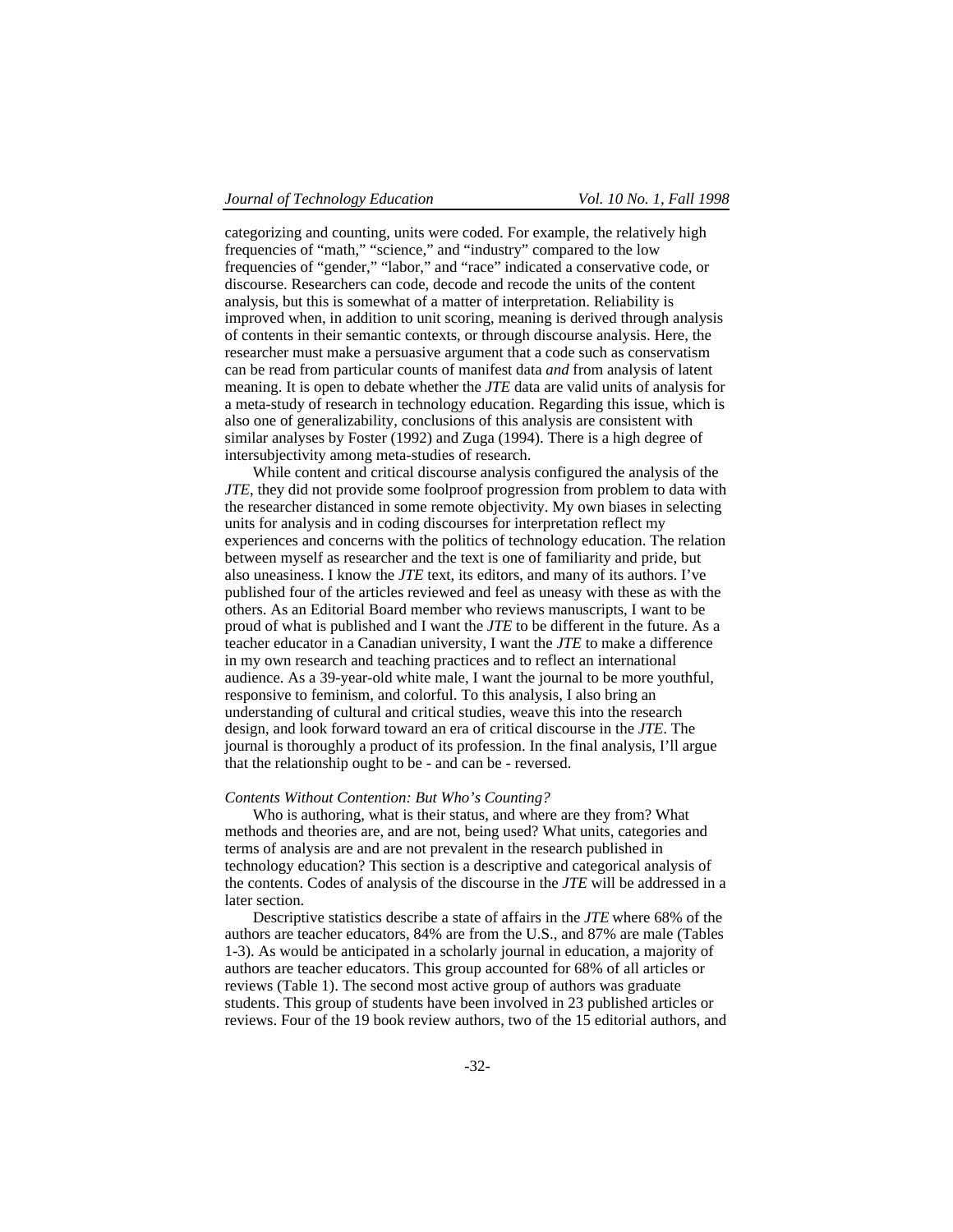one of the three reaction authors were graduate students. Graduate students certainly have a presence in the *JTE*, but without comparative data, it is difficult to comment on their productivity. Given that the *JTE* was initiated in the US, it is not surprising to see that 84% of the authors are from the U.S. (Table 2). Twenty articles were published by international authors, with Canadian and English authors accounting for just over half of these. Of the seven guest authors, two were from outside the U.S. and one was a woman.

## **Table 1**

|                                     | Frequency       | Percentage |
|-------------------------------------|-----------------|------------|
| <b>Status</b>                       | (All articles*) | of Total   |
| <b>Technology Teacher Educators</b> | 99              | 68%        |
| <b>Graduate Students</b>            | 23              | 16%        |
| <b>Other University Faculty</b>     | 10              | 7%         |
| <b>Center or Project Directors</b>  | 4               | 3%         |
| <b>Teachers</b>                     | 3               | 2%         |
| <b>State Supervisors</b>            | 2               | 1%         |
| <b>Independent Researcher</b>       |                 |            |
| Museum Researcher                   |                 |            |
| <b>ITEA</b> Representative          |                 |            |
| <b>CTTE</b> Representative          |                 |            |
| Total                               | 145             |            |

# *Status of Authors of Articles in the JTE*

\*Authors of "From the Editor" articles were *not* counted except for issue 1(1).

# **Table 2**

|                   | Frequency         | Percentage |
|-------------------|-------------------|------------|
| Country           | (All articles*)   | of Total   |
| US                | 125               | 84%        |
| All International | 20                | 16%        |
| Canada            | (6)               |            |
| England           | (5)               |            |
| Australia         | $\left( 2\right)$ |            |
| Hong Kong         | $\left( 2\right)$ |            |
| The Netherlands   | (2)               |            |
| Taiwan            | (2)               |            |
| Japan             |                   |            |
| Total             | 145               |            |

\*Authors of "From the Editor" articles were *not* counted except for issue 1(1). Fewer than 5% are recognized by the researcher as persons of color.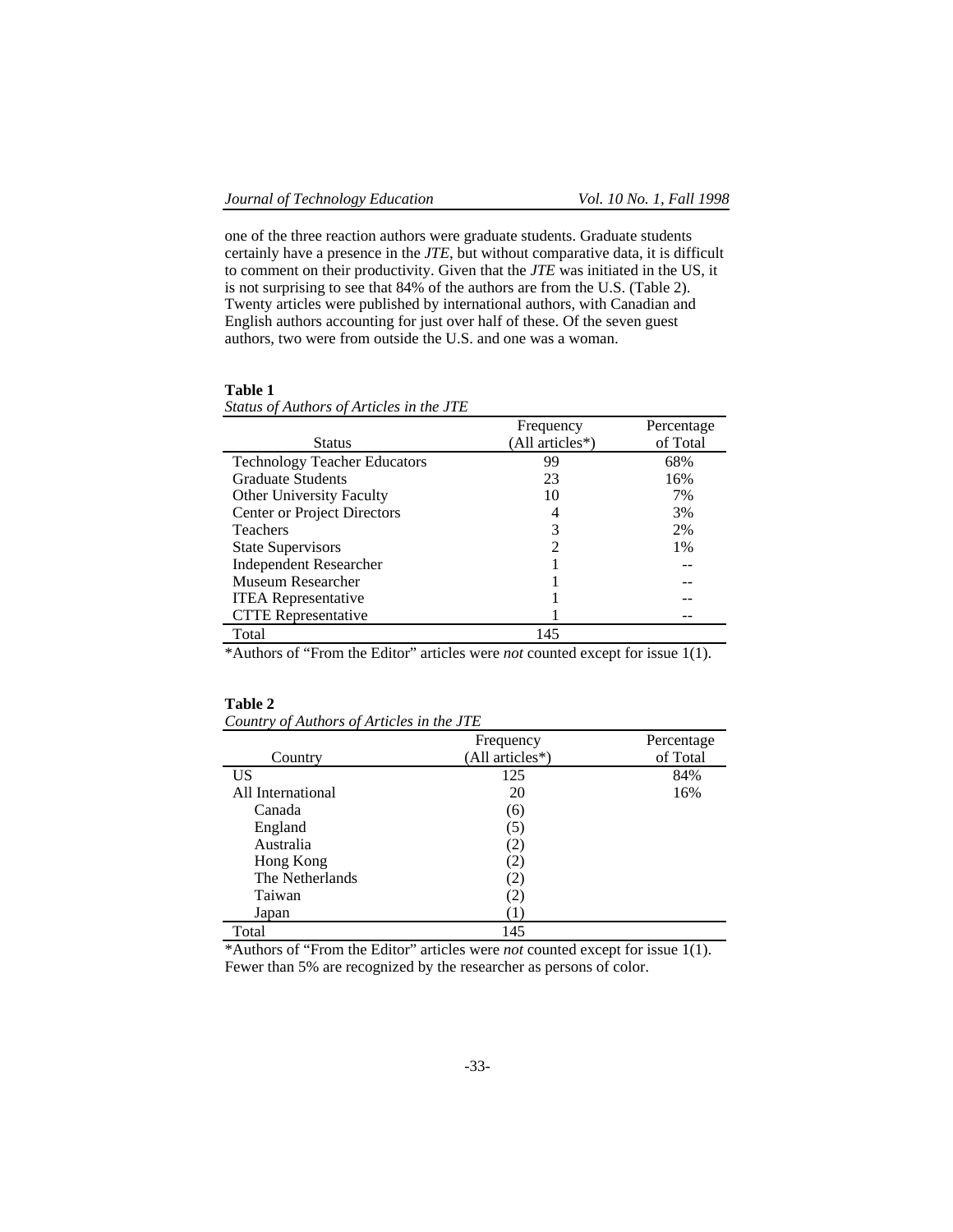The women's percentage (13%) of articles in the *JTE* is above their representation in the industrial and technology education professoriate in the U.S., where about 94% of faculty are men (Erekson & Gloeckner, 1988; Erekson & Trautman, 1995) (Table 3). The percentage of women authors is about the same across the 76 guest and refereed articles and the 36 book review, editorial and reaction articles. This is an improvement over the track record set by the *Journal of Technology and Society*, in which there was one woman out of 25 authors in its three year existence. It is also a higher representation than in the ITEA, where women represent only about 2% of the approximately 5,600 members.

### **Table 3**

|            | Sex of Authors of Articles in the JTE                                                                                                                                                                                                                                                                             |                     |
|------------|-------------------------------------------------------------------------------------------------------------------------------------------------------------------------------------------------------------------------------------------------------------------------------------------------------------------|---------------------|
| <b>Sex</b> | Frequency (All articles*)                                                                                                                                                                                                                                                                                         | Percentage of Total |
| Men        | 26                                                                                                                                                                                                                                                                                                                | 87%                 |
| Women      | 19                                                                                                                                                                                                                                                                                                                | 13%                 |
| Total      | 145                                                                                                                                                                                                                                                                                                               |                     |
|            | $\mathcal{L}$ and $\mathcal{L}$ and $\mathcal{L}$ and $\mathcal{L}$ and $\mathcal{L}$ and $\mathcal{L}$ and $\mathcal{L}$ and $\mathcal{L}$ and $\mathcal{L}$ and $\mathcal{L}$ and $\mathcal{L}$ and $\mathcal{L}$ and $\mathcal{L}$ and $\mathcal{L}$ and $\mathcal{L}$ and $\mathcal{L}$ and $\mathcal{L}$ and |                     |

\*Authors of "From the Editor" articles were *not* counted except for issue 1(1).

Authors in the *JTE* are not self-identified as belonging to any racial group, and my estimate is that fewer than 5% are non-white. This multicultural demographic appears to be very similar to that of the industrial and technology education professoriate, where 91% are white. Demographics of the authors are also somewhat similar to the membership of the ITEA. Of these, about 6% are African American or other visible minorities (Ulatowski, 1993; Volk, 1995). Only so-called "developed" or financially enfranchised countries are represented in the *JTE*. Authors from African, Middle Eastern, or Central and South American countries, for example, are not represented.

A descriptive analysis of the contents of the articles indicates that 62% of the research methods used are either conceptual or descriptive and 35% of these articles involve human subjects (Tables 4-5). Of the 96 articles published, 36, or 37%, are conceptual in method and deal with curriculum (Table 4). About 25% of all articles were descriptive, drawing on surveys, Delphi panels, or documents for analysis. The balance of articles were distributed over ten different types of methods with the largest percentages being conceptual (37%) and descriptive (25%). These data differ slightly from Foster's (1992) review of research in industrial education, where 53% of 503 dissertations and theses were descriptive. The data also differ slightly from Zuga's (1994) review which found that 65% of 220 research reports in technology education were descriptive. This majority of articles in the *JTE* dealing conceptually with curriculum is reflective of Zuga's finding of what she termed a "curriculum fascination" (p. 11) in her sample. The *JTE* data are similar to those in Foster's and Zuga's research in that few researchers have used historical, quasi-experimental and experimental, and philosophical methods (see also Hoepfl, 1997; Zuga, 1987). It is evident that technology educators have yet to make the interpretive shift that other researchers with "practical" pasts have made. For example, home economists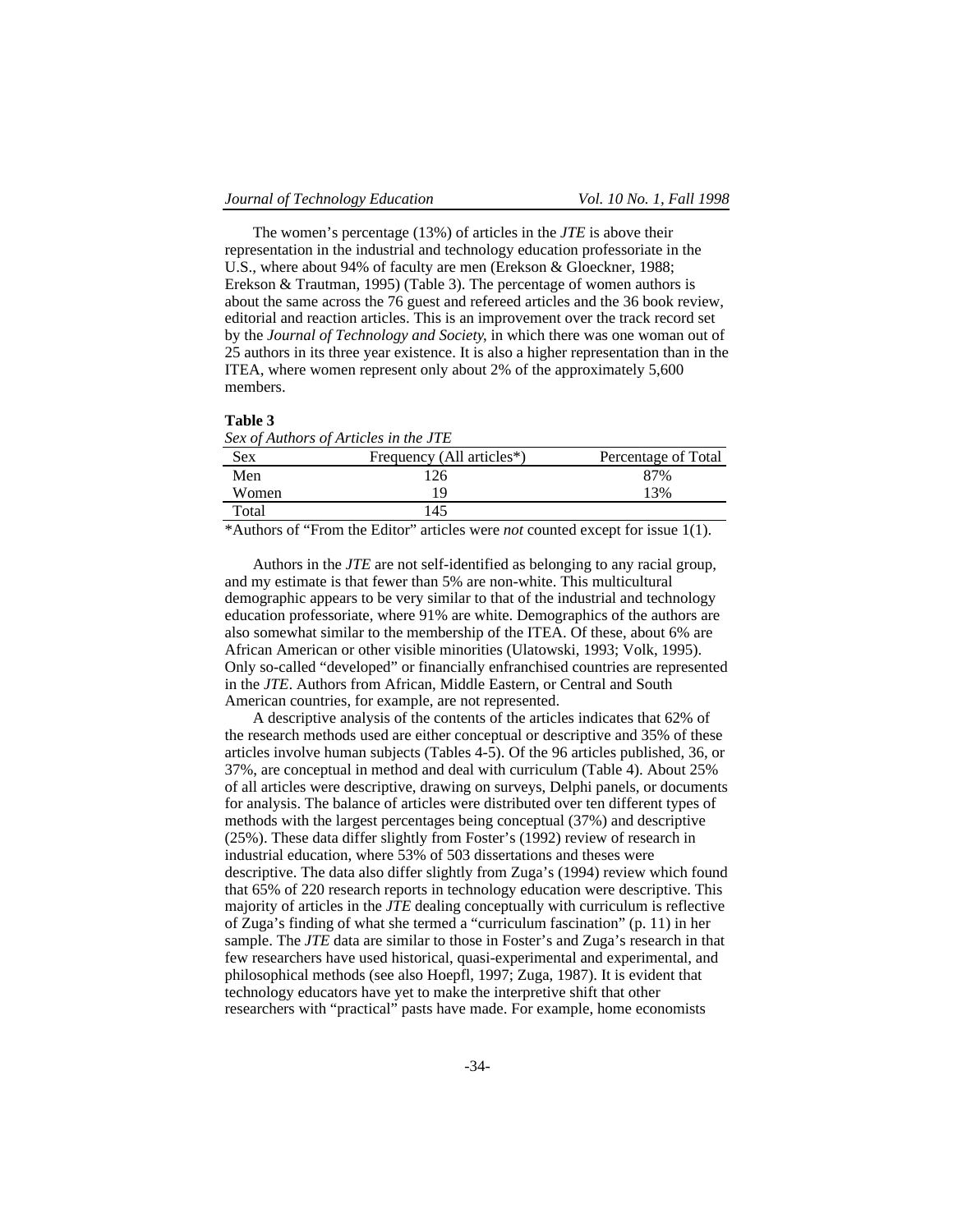*Methods Used in JTE Articles*

have embraced interpretive methods as central to their research questions (e.g., Hultgren & Coomer, 1989). None of the studies in the *JTE* reflects the sustained commitment to subjects that ethnographic, hermeneutic, and phenomenological research requires. As indicated in the *JTE*, researchers are not stepping back to analyze conceptual and methodological issues in research. There has not been a thematic meta-study of research (e.g., problem solving), and only one methodological study (Pannabecker, 1995) appeared in the first eight years of the *JTE*. Hoepfl's methodological study published in volume nine was a welcome addition to Pannabecker (1995).

| new was been used in 111.    | Frequency of Methods* |     |          |       |            |
|------------------------------|-----------------------|-----|----------|-------|------------|
| Method                       | $V.1-6$               | V.7 | V.8      | Total | Percentage |
| Conceptual (Curriculum)      | 27                    | 3   | 5        | 35    | 37%        |
| Descriptive (Survey)         | 10                    | 2   |          | 13    | 14%        |
| Descriptive (Documentary)    | 6                     |     |          |       | 7%         |
| Descriptive (Delphi)         | 4                     |     |          |       | 4%         |
| Descriptive (Correctional)   |                       |     |          |       |            |
| Quasi-Experimental           |                       |     |          | 8     | 8%         |
| Discourse Analysis           | 5                     |     |          | 8     | 8%         |
| Case Study                   |                       |     |          | 6     | 6%         |
| Historical                   |                       |     |          | 5     | 5%         |
| Philosophical                |                       |     |          | 2     | 2%         |
| Ex Post Facto Analysis       |                       |     |          | 2     | 2%         |
| Causal-Comparative           |                       |     |          |       |            |
| <b>Content Analysis</b>      |                       |     |          |       |            |
| Experimental                 |                       |     |          |       |            |
| <b>Instrument Validation</b> |                       |     |          |       |            |
| Methodological               |                       |     |          |       |            |
| (Historiography)             | $\mathbf{\Omega}$     |     | $\Omega$ |       |            |
| Total                        |                       |     |          | 96    |            |

### **Table 4**

\*"From the Editor" and "Book Reviews" not included.

Just over one-third of the articles in the *JTE* involved human subjects (Table 5). Although there were few descriptive demographic data provided by a large majority of *JTE* authors who dealt with human subjects, there are data that describe the status of their subjects. And about two-thirds of these studies involved teachers, university teachers and students, or state supervisors and industrial representatives, or other adults. The remaining third involved middle or secondary school students. Hence, 11% of the total articles in the *JTE* involved students in the schools. There are not comparative data, but evidence is suggestive that relatively little time has been spent investigating the practice of technology at the local, school-based level. In regard to research with human subjects, 26% of the 34 studies reviewed provided sufficient demographic data for meaningful analysis. The remaining 74% of the studies included little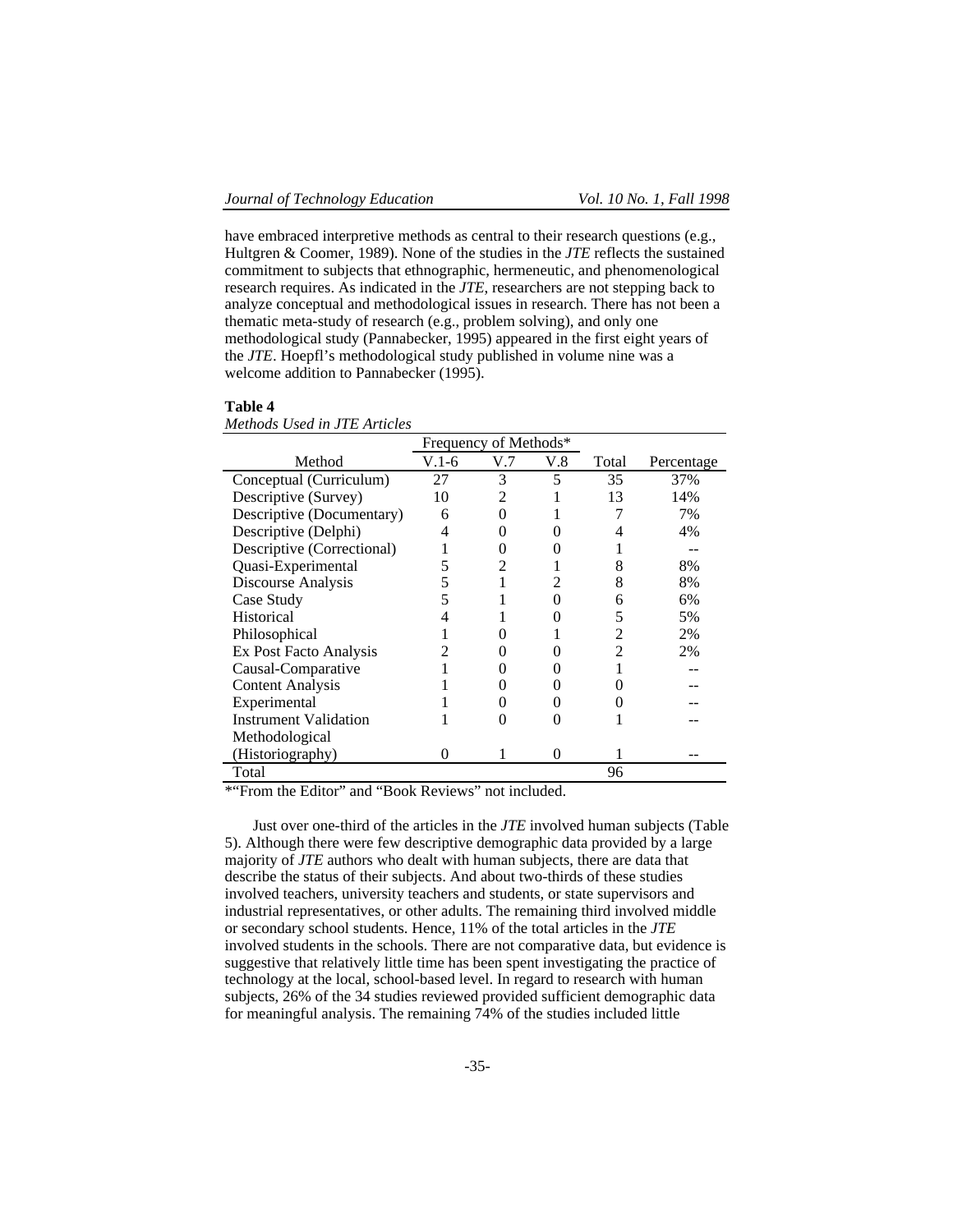descriptive data other than status (i.e., student, teacher, principal, etc.). Given the demographics of the *JTE* authors, is it just common sense that the subjects are white, male and of a middle class background?

|                                   |                             | <b>Frequency of Articles</b><br>with Human Subjects* |     |       |            |
|-----------------------------------|-----------------------------|------------------------------------------------------|-----|-------|------------|
| Human Subject                     | V.1-6                       | V.7                                                  | V.8 | Total | Percentage |
| <b>Teacher Educators</b>          |                             |                                                      |     | 8     | 24%        |
| <b>Secondary Students</b>         |                             |                                                      |     |       | 21%        |
| <b>Teachers</b>                   |                             |                                                      |     | 6     | 18%        |
| University Students               | $\mathcal{D}_{\mathcal{L}}$ |                                                      |     |       | 12%        |
| Middle School Students            |                             |                                                      |     |       | 12%        |
| Mixed groups (Adults)             | っ                           |                                                      |     |       | 9%         |
| <b>State Supervisors</b>          |                             |                                                      |     |       | 2%         |
| <b>Industrial Representatives</b> |                             |                                                      |     |       | 2%         |
| <b>Elementary School</b>          |                             |                                                      |     |       |            |
| <b>Students</b>                   |                             |                                                      |     |       |            |
| Total                             |                             |                                                      |     | 34    |            |

# **Table 5**

*Human Research Subjects in JTE Articles*

Percentage of all articles using human research subjects=35% Percentage of these articles providing demographics other than status=26% \*"From the Editor" and "Book Reviews" not included

It is not clear why authors have concealed, or not collected, sufficient demographic data. To be sure, the demographic mystery left by these authors diminishes the reliability and validity of the subject-oriented research of the *JTE*. There is also an absence of authorial demographics and positionality, making the subject-oriented research suspect as presented. This research should *not* have been published without basic demographic data of author and subjects necessary for interpretation, and a bracketing of sampling biases.

About 45% of the articles focus on practices in junior and senior high schools (i.e., grades 7-12) (Table 6). Another 42% focus on practices in teacher education institutions and the balance of articles are general. Two articles out of 96 deal with elementary school practices. Little is surprising about these data. Over 90% of the *JTE* authors are affiliated with secondary teacher education and probably taught in secondary schools at one time. The vast majority of these deal with student teachers in the secondary programs and typically have few affiliations with student teachers in the elementary schools. Referring back to Table 5, we can see that 11 of the 43 studies that address school practice at the 7-12 grade level, or 26%, involved students. Although the lack of demographic data for this group has made interpretation difficult, the studies that were locally school- or district-based were most likely done in mainstream schools in middle to upper class, white, suburban communities. Only one of these studies problematized gender (Siverman & Pritchard, 1996). Hence, there is not evidence to suggest that *JTE* researchers have ventured to study alternative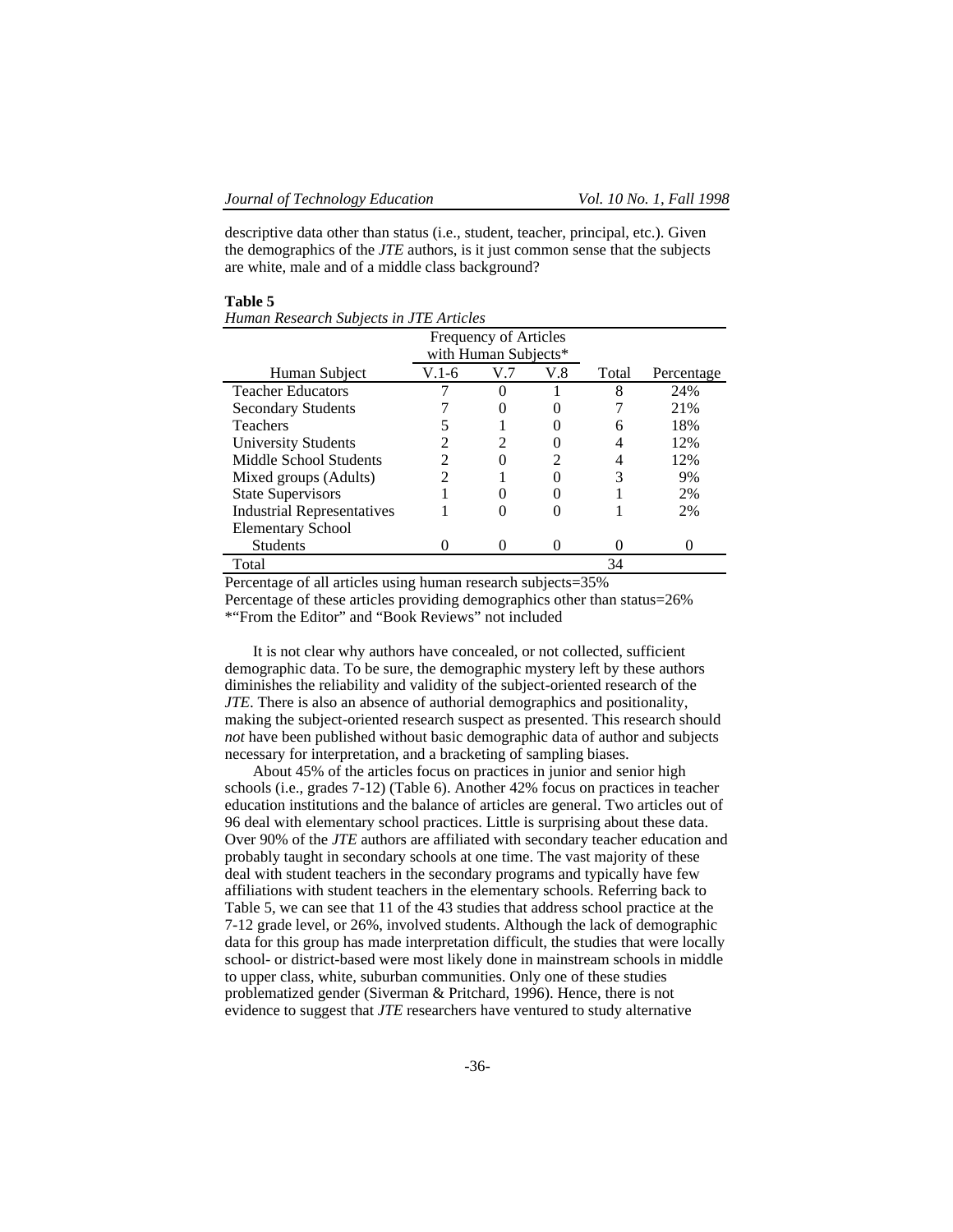schools, rural or urban schools, summer camps, same-sex, or same-race programs.

It is evident that a very small percentage of *JTE* researchers used a theoretical framework which would enable a substantial interpretation of, and critical insight into, their data (Table 7). The atheoretical nature of the *JTE* articles is reflected in the types of subjects and sites of research chosen, as indicated in the discussion of Tables 5 and 6. The data suggest a very minimal engagement with educational or social science theory and evident engagement is limited to a single author in places. For example, O'Riley's (1996) work accounted for all uses of feminist, Foucauldian, and post-structural theory. Pannabecker's (1995) work accounted for 13 of 14 references to social constructivism. Three of four of the references to Marx were in book reviews and the fourth reference was to a context of the 1930s. For all the studies that dealt with learning, there were few that drew on contemporary learning theory. While there were a few references to constructivist learning theory, only one conceptual article referred to situated learning, a more current theory (Wicklein, 1997). Learning theories such as constructivism and sociocultural theories like enactivism and situated cognition have been very useful in education and social science research circles, but are not used by the *JTE* researchers (Lewis, Petrina & Hill, in press). Zuga noted this problem in her sample of research practices (1995; 1997, pp. 210-212). We could reason that since there were not any studies that were ethnographic, hermeneutic, or phenomenological, there would be few studies where theories informing these methods would be used (Table 4). But this would be faulty reasoning as the relevance of critical ethnography has been demonstrated far beyond strict anthropologies (Anderson, 1989; Darrah, 1996; Lakes & Bettis, 1995). Neither are there references to critical pedagogy and its constituent theories, which are in no way specific to particular methods.

An understanding of the interplay among data, method, theory, and substance has not been demonstrated by a large majority of *JTE* authors. Issues of gender are nearly incomprehensible without insight given through feminist and masculinity theories. There is the same relationship between race, social justice and equity theories, and post-colonial theory.

| Research Subjects of JIE Articles |       |                    |     |       |            |
|-----------------------------------|-------|--------------------|-----|-------|------------|
|                                   |       | Frequency of       |     |       |            |
|                                   |       | Research Subjects* |     |       |            |
| Category                          | V.1-6 | V.7                | V.8 | Total | Percentage |
| 7-12 Curriculum Practices         | 37    | 3                  | 3   | 43    | 45%        |
| <b>Teacher Education</b>          |       |                    |     |       |            |
| Practices                         | 29    |                    |     | 40    | 42%        |
| General                           | 8     |                    |     | 11    | 11%        |
| K-6 Curriculum Practices          |       |                    |     |       | 2%         |
| Total                             |       |                    |     | 96    |            |

# **Table 6**

*Research Subjects of JTE Articles*

\*"From the Editor" and "Book Reviews" not included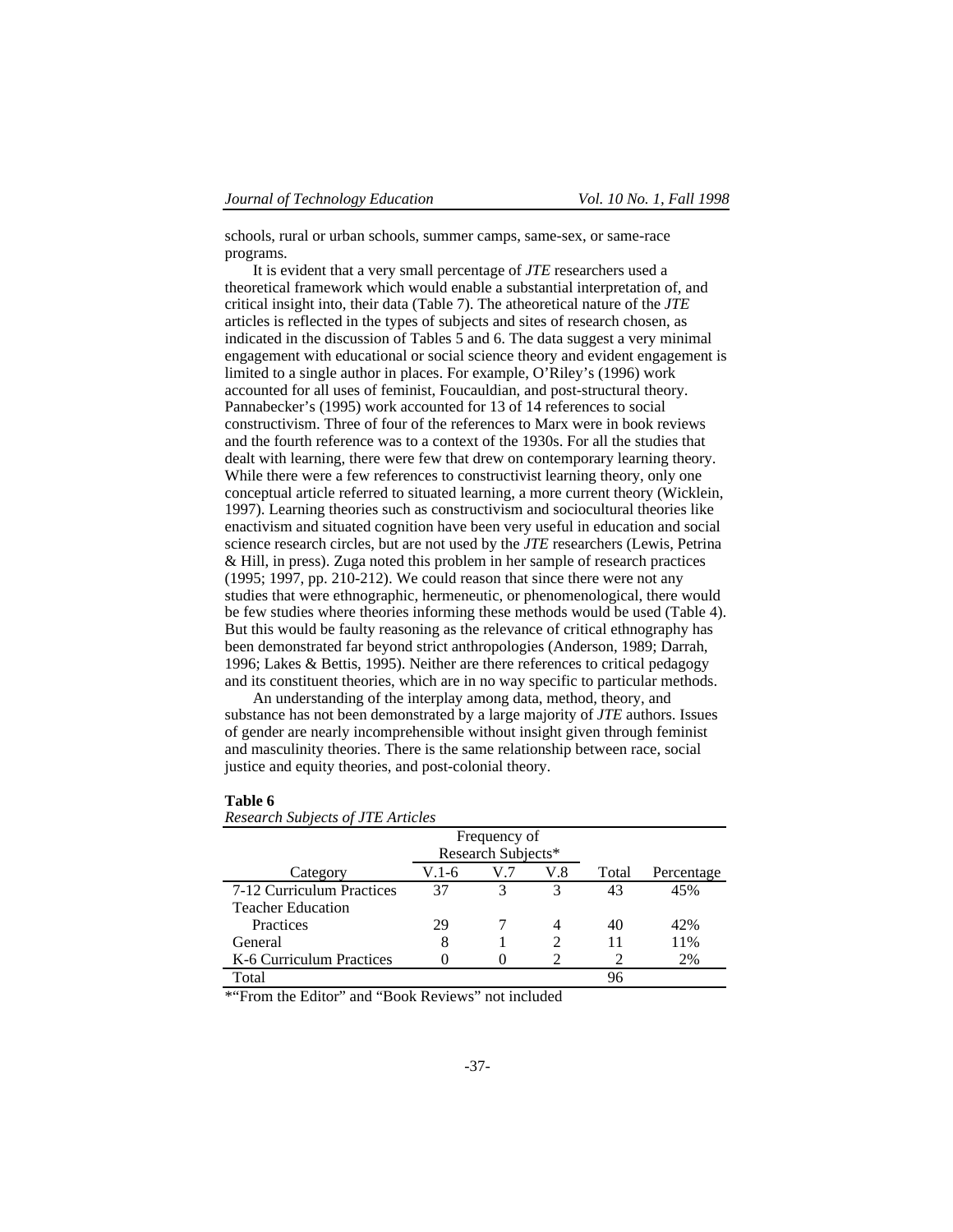**Table 7**

|                                    |            | Frequency of Terms |     |                |
|------------------------------------|------------|--------------------|-----|----------------|
|                                    |            | (All articles)     |     |                |
| Unit                               | $V.1-6$    | V.7                | V.8 | Total          |
| Social constructivism (ist,        |            |                    |     |                |
| constructivism)                    | $13^\circ$ |                    |     | 14             |
| Constructivism (-ist)              | 6          |                    |     | 8              |
| Phenomenology (ical)               | 6          |                    |     | 6              |
| Feminism (ist)                     |            | $5*$               |     | 5              |
| Ethnographic                       | 3          |                    |     |                |
| Marx (ist/ism)                     | 4          |                    |     | $4^{\wedge}$   |
| Hermeneutic (s)                    | 3          |                    |     |                |
| Post-structural                    |            | $3*$               |     | $\frac{3}{3}$  |
| Foucault                           |            | $2*$               |     | $\overline{c}$ |
| Post-modern                        |            |                    |     | $\frac{2}{2}$  |
| Reflexive                          |            |                    |     |                |
| Sociology (not subject)            |            |                    |     | $\overline{2}$ |
| <b>Situated Cognition/Learning</b> |            |                    |     |                |
| Actor-network theory               |            |                    |     |                |
| <b>Critical Pedagogy</b>           |            |                    |     |                |
| <b>Critical Theory</b>             |            |                    |     |                |
| Distributed Cognition              |            |                    |     |                |
| Queer Theory                       |            |                    |     |                |
| Sociocultural Theory               |            |                    |     |                |

# *Analytical Units of Method and Theory*

\*All counted in O'Riley (1996)

˚All counted in Pannabecker (1991)

^3 of 4 counted in book reviews

Table 8 provides a sense of the relationship among method, subject, theory, and substance. For example, O'Riley used a critical discourse analysis as a method for her study and she problematized gender and race as substantial issues of content. Outside of O'Riley's and Silverman & Pritchard's (1996) work, gender appears as a minor concern given the low frequency of indicators such as feminism and masculinity (Tables 7 and 8). Kohlsmith's framing of gender was done in regard to a review of *Teaching Peace*. Lakes' (1990) conceptual work problematized labor as a substantial analytical unit in technology education. Hansen (1996) used class to frame his analysis of technology education. But these authors account for over 60% of the references to class, gender, labor and race, and for over 90% of the references to gender or racial equity. Empirical work on sexuality and queer theorizing have not been attended to by *JTE* researchers.

Aside from a few researchers' work, the *JTE* studies have been insubstantial with regard to critical issues of appropriate technology, class, ecology, gender, labor, race, and sexuality; and the *JTE* is insubstantial to an understanding of the way inequities play out in technology and the trades. As indicated in Table 8,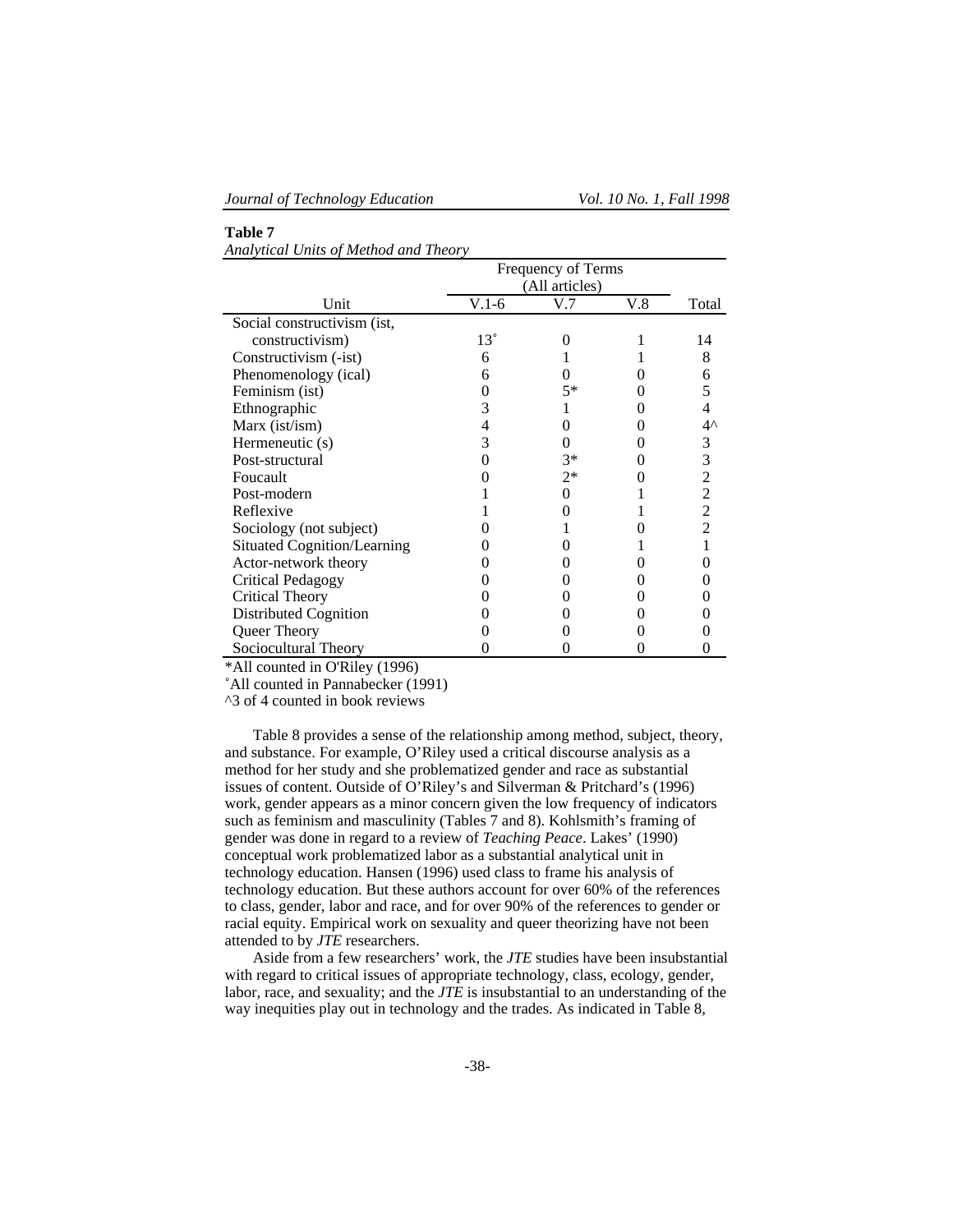sociological methods and theories, which are essential to understanding these inequities, are not used. Indeed, critical theory is antagonistic to an uncritical alignment with conservative, economic interests and the maintenance of *status quo*.

Table 8 also provides an indication of the degree to which an alignment between math, science and technology education has been manifested in the content of a research journal. This table also indicates the degree to which *JTE*

# **Table 8**

|                                     |                | Frequency (All articles) |                  |                                            |
|-------------------------------------|----------------|--------------------------|------------------|--------------------------------------------|
| Unit                                | $V.1-6$        | V.7                      | V.8              | Total                                      |
| Scien(ce) (tific, tist)             | 901            | 141                      | 166              | 1208^                                      |
| Math(ematics)                       | 374            | 42                       | 54               | 470                                        |
| Vocation (al)                       | 258            | 24                       | 15               | 297                                        |
| Industry (not subject)              | 245            | 17                       | 10               | 272                                        |
| Design (Not Design & Technology,    |                |                          |                  |                                            |
| Curriculum, Instructional,          |                |                          |                  |                                            |
| Research)                           | 162            | 29                       | 79               | 270                                        |
| Engineer (ing)                      | 160            | 55                       | 18               | 233                                        |
| Economic (s) (not socio-economic,   |                |                          |                  |                                            |
| Home Economics or efficiency)       | 122            | 16                       | 24               | 162                                        |
| Cooperation (Student)               | 131            | 6                        | 8                | 145                                        |
| Business (commerce, not subject)    | 51             | 13                       | 6                | 70                                         |
| Art (Not industrial arts)           | 38             | 6                        | 9                | 53                                         |
| Gender (not sex, gender gap)        | $\overline{2}$ | $19*$                    | 6                | 27                                         |
| Compete (ition)(national, advocacy) | 37             | 0                        | $\overline{c}$   | 39                                         |
| Compete (ition)(student, advocacy)  | 25             | 3                        | $\overline{c}$   | 30                                         |
| Labor (not -force or -dept)         | $13^{\circ}$   | $\overline{2}$           | $\overline{2}$   | 17                                         |
| Class (not school)                  | 5              | 4'                       | $\mathbf{0}$     | 9                                          |
| Race (ial)                          | $\overline{7}$ | $8-$                     | 1                | 16                                         |
| Aesthetic (s)                       | $\overline{4}$ | 1                        | $\overline{4}$   | 9                                          |
| Equity (Racial)                     | $\mathbf{0}$   | 7                        | $\mathbf{1}$     | 8                                          |
| Ecology (ical)                      | 1              | 1                        | 4                | 6                                          |
| Equity (Racial)                     | 2              | 2                        | 0                |                                            |
| Masculine (ity)                     | $\mathbf{0}$   | 3                        | $\theta$         | $\begin{array}{c} 4 \\ 3 \\ 2 \end{array}$ |
| <b>Appropriate Technology</b>       | 0              | $\boldsymbol{0}$         | 2                |                                            |
| Cooperation (National)              | $\theta$       | $\theta$                 | $\theta$         | $\boldsymbol{0}$                           |
| Sexuality (Gay, Lesbian)            | $\overline{0}$ | $\boldsymbol{0}$         | $\boldsymbol{0}$ | $\boldsymbol{0}$                           |

*Analytical Units of Substance*

\*14 counted between Kohlsmith (1996) and O'Riley (1996)

˚All counted in Lakes (1990)

'All counted in Hansen (1996)

~All counted between Hansen, Kohlsmith and O'Riley

^If references to the National Science Foundation or other science associations are removed, the total is 1008.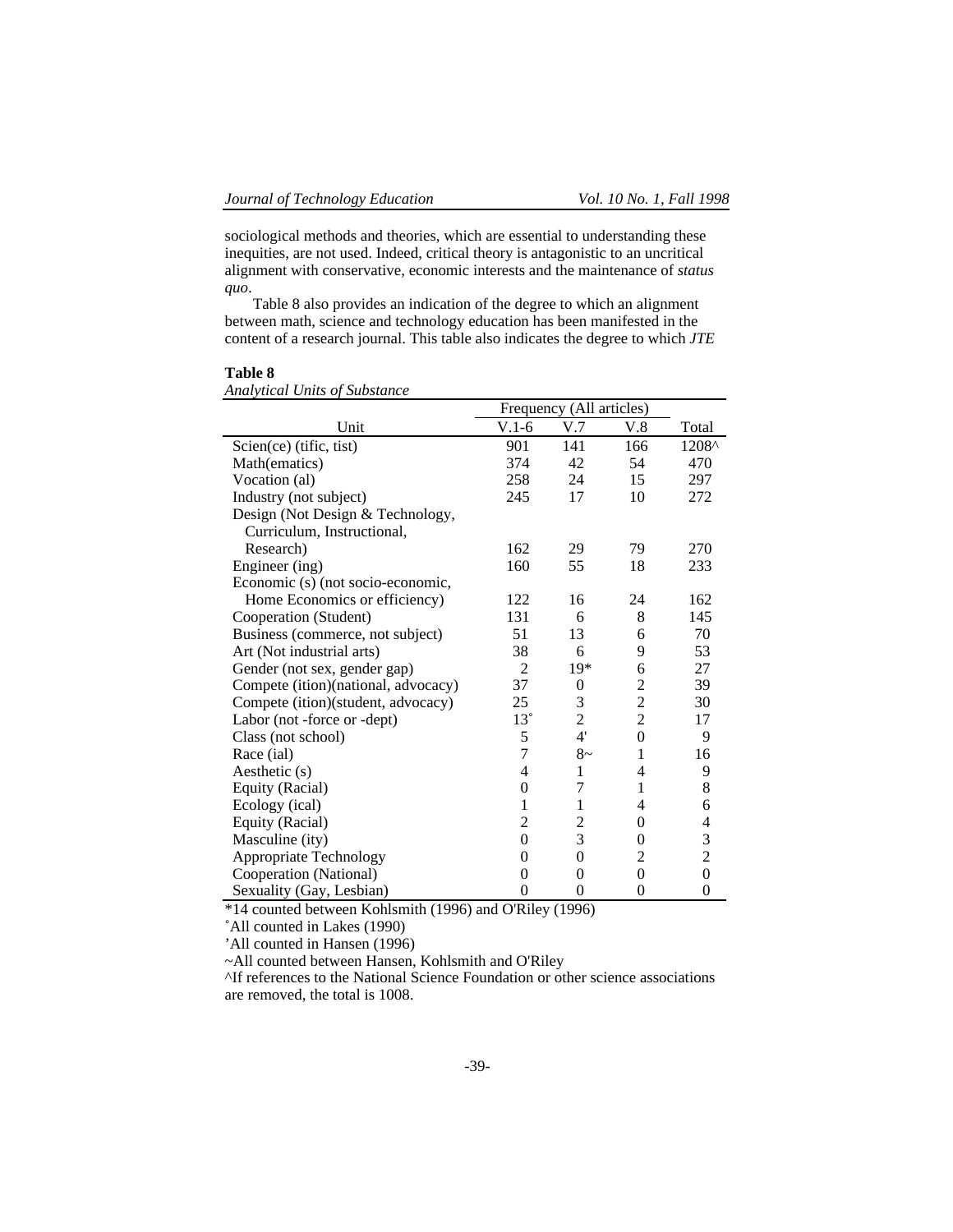researchers have aligned themselves with industrial and economic needs. This may be an indication of the degree to which this has happened at the expense of alignments with art, labor and ecology. Few authors in the *JTE* have been critical of this. Whereas science and math have received substantial attention, as suggested by the 1,208 and 470 respective references, attention to art and ecology is insubstantial. Attention to economic issues, as suggested by the 162 references that were counted, has been much more substantial than attention to environmental or cultural issues as indicated by counts of class, ecology, gender, labor, race, and sexuality. References to industry (272 counted) and national economic competition (39 counted), especially during the first 6 volumes, suggest substantial attention. The content of the *JTE* is insubstantial with reference to cooperation between countries. Although references to cooperation (145 counted) learning out-paced the references to competition between students by almost five to one (30 counted), this is underwritten by a substantial productivity content. In other words, students should learn to cooperate so their country is more economically competitive.

Given this issue of national productivity, it is not surprising that a substantial amount of attention has been paid to skill (Table 9). General skills have been the most popular of the types of skill counted, and along with problem-solving skills, received 220 references. A bit more attention has been paid to technical and work force skills, supporting the findings on national productivity. Although technology is differentiated from vocational education in the references made to vocation (Table 8), these differences may be exaggerated. Over 38 different types of skill were referred to in the *JTE* suggesting confusion, which could be resolved through attention to an analytical framework of technological practice (Jones, 1997; McCormick, 1997; Olson & Hansen, 1994; Petrina, 1998).

|                            |       | Frequency (All articles) |     |       |
|----------------------------|-------|--------------------------|-----|-------|
| Unit                       | V.1-6 | V.7                      | V.8 | Total |
| Skill (general)            | 115   | 3                        | 37  | 155   |
| Skill (technical)          | 70    | 16                       | 35  | 121   |
| Skill (work force and      |       |                          |     |       |
| occupational)              | 107   | 6                        |     | 118   |
| Skill (problem solving $&$ |       |                          |     |       |
| critical thinking)         | 52    | 8                        |     | 65    |
| Skill (social)             | 13    |                          |     | 17    |
| Skill (teaching)           | 6     |                          | 2   | 8     |
| Skill (design)             | 3     |                          |     | 4     |
| Skill (computer)           |       |                          |     |       |
| Skill (total of all types) | 523   | 46                       | 107 |       |

### **Table 9**

|  |  | Analytical Units of Substance (Skill) |  |  |
|--|--|---------------------------------------|--|--|
|--|--|---------------------------------------|--|--|

Number of different types of skills referred to in articles=>34.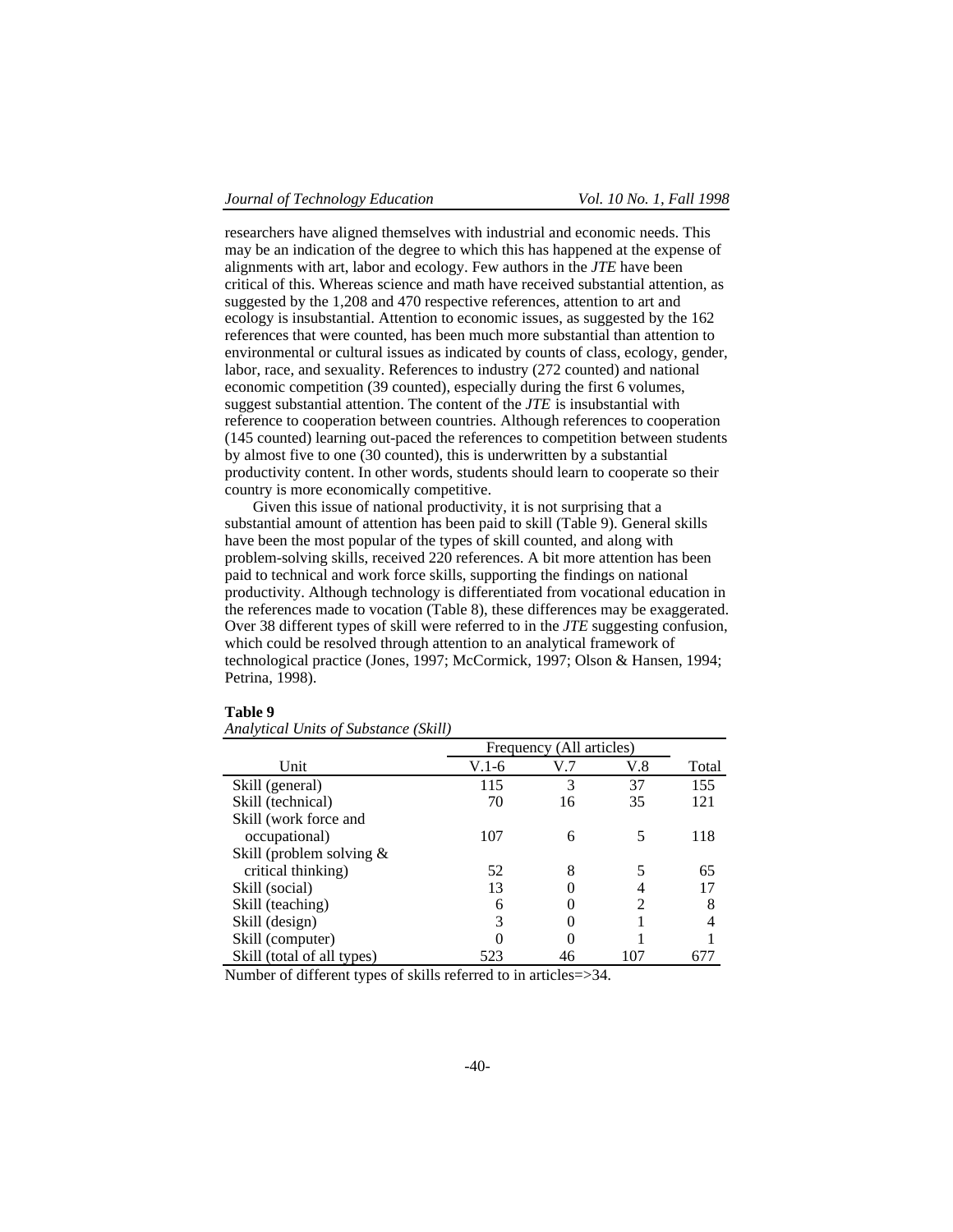Analysis of 2,073 references in the *JTE* supports the findings included in Tables 7 and 8 (Table 10). Science appears in 227 author, title, or publisher names; this is over 17 times more than the number of references containing art. Design appears in one-half of the number of references to science and provided a substantial content in the text (Table 8). Given that over 25% of these references had "design and technology" in the titles, this may be an indication of the interests of the international authors in the *JTE*. The names of seven of the most often cited theorists in education *and* STS journals between 1986 and 1997 were also searched in the *JTE* references. Yet as indicated, the work of these theorists has been utilized by only one or two *JTE* authors. UNESCO publications were used only four times in the 2,073 references, which reinforces the notion that cooperation between nations is not a concern as reflected in the *JTE*.

#### **Table 10**

*Analytical Units of Substance in References*

| Unit                           | Frequency (All References) |
|--------------------------------|----------------------------|
| Science                        | 227                        |
| Design                         | 111                        |
| Math                           | 58                         |
| Art                            | 13                         |
| Dewey, John                    | 13                         |
| <b>UNESCO</b> (United Nations) | 4                          |
| Marx $(-ist/ism)$              | 3                          |
| Apple, Michael                 | 3                          |
| Foucault, Michel               | 2                          |
| Giroux, Henry                  |                            |
| Haraway, Donna                 | 2                          |
| Harding, Sandra                | 2                          |
| Lave, Jean                     | 2                          |
| Latour, Bruno                  |                            |

The authors that have been cited 20 or more times and used to inform *JTE* research are technology educators (Table 11). This is *not* necessarily as it should be. Savage & Sterry's *Conceptual Framework for Technology Education* appears to be an obligatory passage point for the U.S. authors studying curriculum. The international author most commonly cited was Robert McCormick who received 12 citations. The only real surprise here was the number of times Bonser and Mossman appeared in the references. This is a reflection of the revival that historical research has had over the past four volumes in the *JTE*, apparently spearheaded by Patrick Foster.

Of course, citation and utilization of scholarly work can be political, and one gets a sense of this in a recent yearbook of the Council on Technology Teacher Education. Just one of the 852 references made in the *Foundations of Technology Education*, a 639 page survey of recent curriculum and institutional changes in the U.S., is to Karen Zuga. However relevant to the "foundations"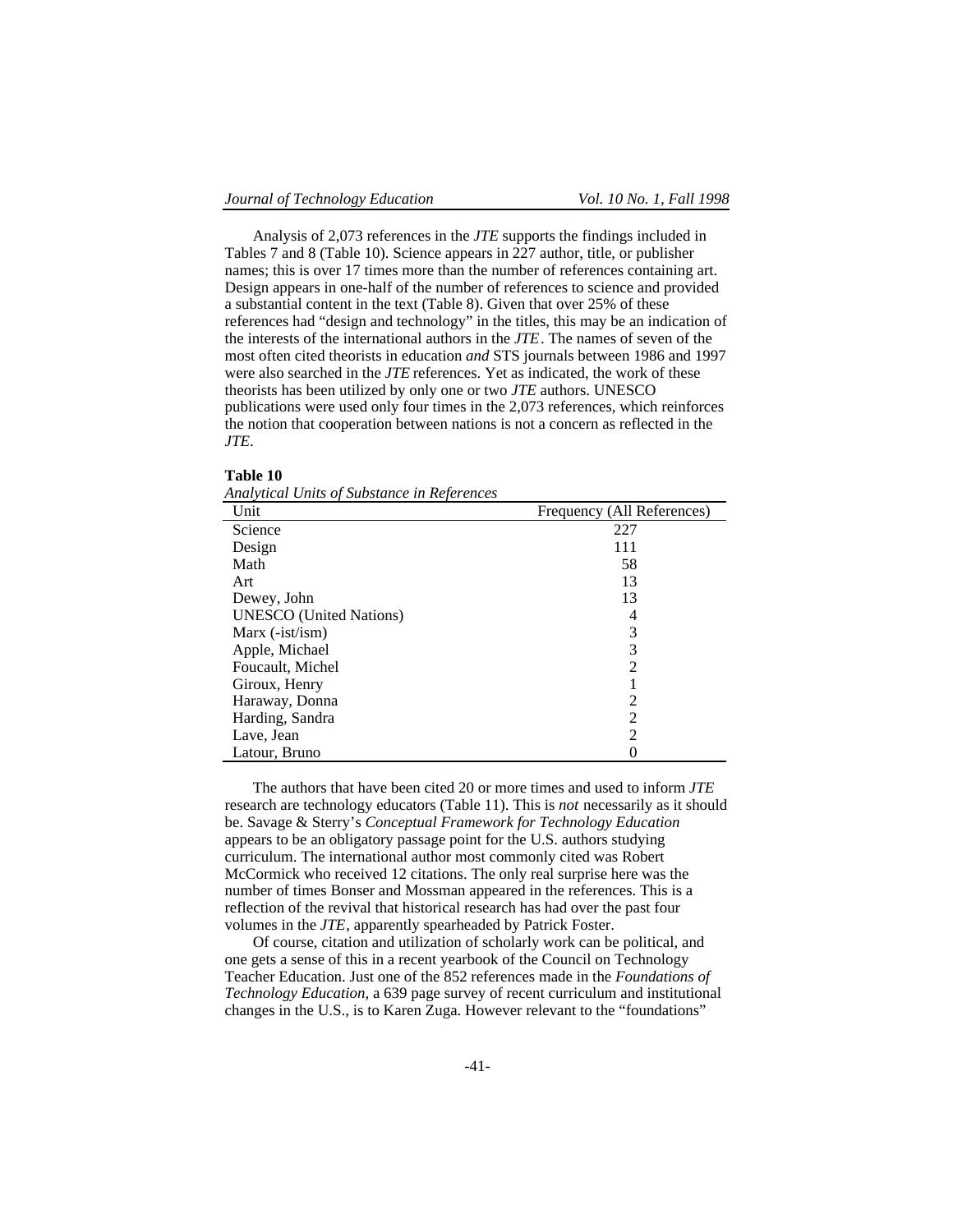conversation, her work in curriculum, gender, and history was evidently bypassed for less critical texts (Petrina, 1998a).

*The Technology Teacher* (*TTT*) and its earlier moniker *Man/Society/ Technology* were counted nearly twice as many times as the next popular journal, the *JTE*. They were counted more than three times as often as two other research journals related to technology education, the *Journal of Industrial Teacher Education* (*JITE*) and the *Journal of Technology Studies* and its earlier moniker, the *Journal of Epsilon Pi Tau*. The duration of time over which *TTT* was published explains a part of this popularity. Although the *International Journal of Technology and Design Education* has been published since 1990, it appears only three times in *JTE* references. This is surprising, considering that 16% of the *JTE*'s authors are from countries other than the U.S. Journals in general education were also referenced only a few times. For instance, the *Educational Researcher* was counted seven times, *Harvard Educational Review* three times, *Journal of Educational Research* six times, and the *Teachers College Record* was counted only twice in its post-1930s form. This lack of engagement with the larger educational research enterprise is characteristic of technology education as a whole (Petrina, in press)(see Table 12).

### **Table 11**

|  |  |  | <b>Authors Cited in References 19 or More Times</b> |  |  |  |  |
|--|--|--|-----------------------------------------------------|--|--|--|--|
|--|--|--|-----------------------------------------------------|--|--|--|--|

| Author                           | Frequency (All References) |
|----------------------------------|----------------------------|
| Bonser, Frederick                | $22*$                      |
| De Vore, Paul                    | 20                         |
| Maley, Donald                    | 23                         |
| Mossman, Lois                    | $19*$                      |
| Savage, Ernest & Sterry, Leonard | 22                         |
| Wright, R. Thomas                | 21                         |
| Zuga, Karen                      | 22                         |

#### *The Politics of Data - The Data of Politics*

In the preceding content analysis, a variety of problematic issues were pointed out which are manifested in a number of problematic discourses shaping the epistemological enterprise of technology education. That analysis was basically descriptive as it dealt with empirical indications of manifest content, yet it enabled us to penetrate the contents of the *JTE* for latent meanings and explanation. If these contents and meanings are to be understood in larger (con)texts and on qualitative terms, further interrogation of discourses is necessary. In the following sections, the *JTE* will be critically interpreted as a text where discourses and distortions circulate and mediate among individual authors and their cultural contexts.

In the inaugural issue of the *JTE*, the lead article articulated and generated an uncritical, conservative discourse of progress from a crude era of industrial arts to a refined era of technology education. In this article are most of the logics of a discourse that tie many of the *JTE* articles together over the first eight volumes. Clark (1989) argued that industrial arts was in a paradigmatic crisis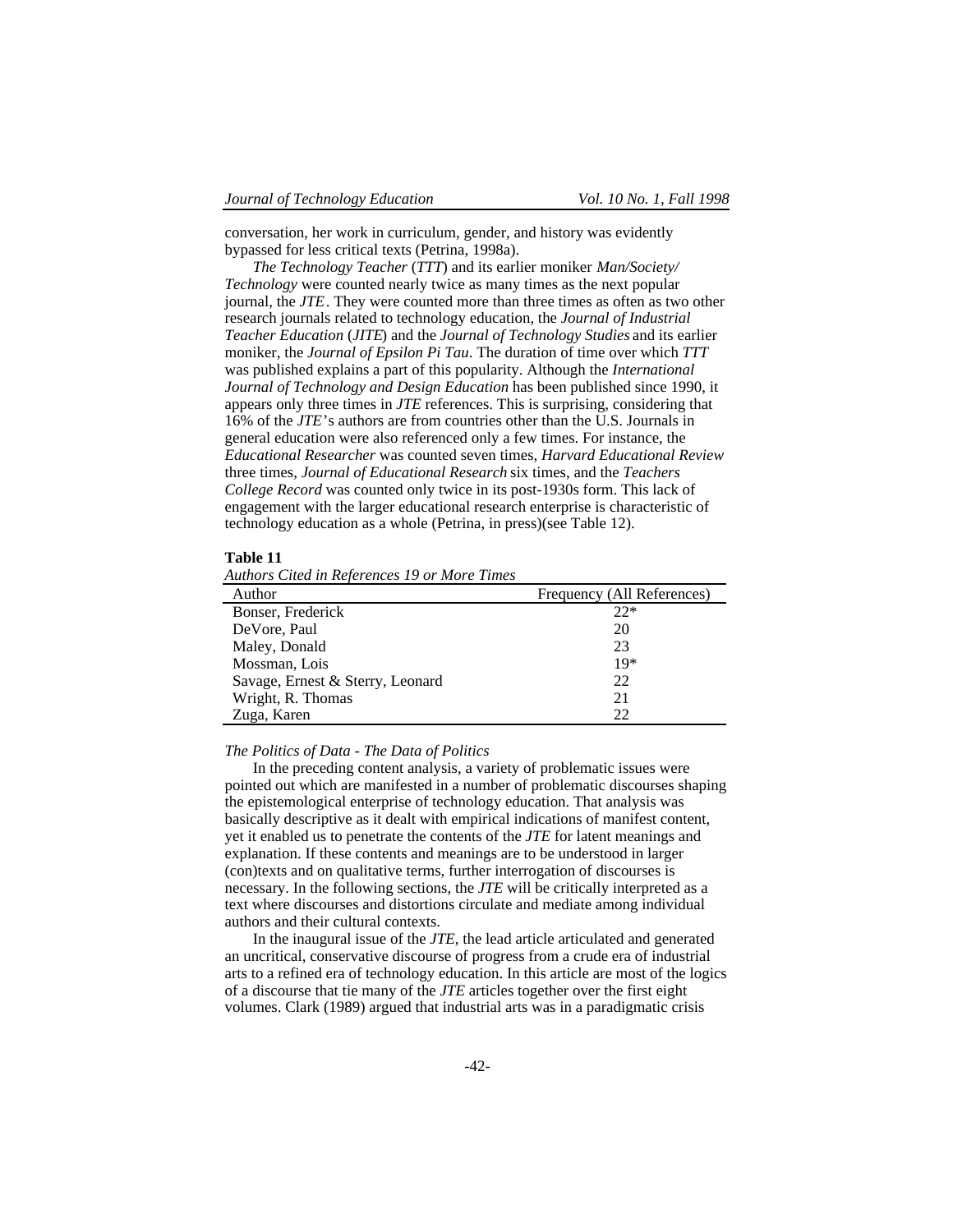(c.f., Petrina, 1994). He placed the locus of his "crisis" in the public schools, distorted history, and practice to fabricate a gaping distance between industrial and technology education, and aligned the latter with an economic agenda of American competitive supremacy in a global market (pp. 9,11,13). For Clark, professional progress would not be judged from a perspective of the representation of maligned or marginalized groups. It was incontestable that white men would continue to be in control. At about the same time in 1989, the ITEA published *Technology: A National Imperative*, which articulated the same discourse - a discourse that already had over five years of momentum in education, fueled by conservative American politics (Hlebowitsh & Wraga, 1989; Shea, Kahane and Sola, 1989).

# **Table 12**

|                                                 | Frequency        |
|-------------------------------------------------|------------------|
| Journal                                         | (All References) |
| The Technology Teacher                          | 78               |
| Journal of Technology Education                 | 47               |
| Journal of Industrial Teacher Education         | 29               |
| Journal of Epsilon Pi Tau                       | 12               |
| School Shop                                     | 12               |
| Journal of Technology Studies                   | 10               |
| Man/Society/Technology                          | 11               |
| <b>TIES</b> Magazine                            | 6                |
| <b>Industrial Education</b>                     | 5                |
| International Journal of Technology And Design  |                  |
| Education                                       | 3                |
| Journal of Vocational Education Research        | 2                |
| Journal of Technology and Society               |                  |
| Innovations in Science and Technology Education |                  |
| Journal of Design and Technology Education      |                  |

*Technology Education Journals Cited in References*

This discourse was circulated through the *JTE* in a variety of ways from the explicit to the subtle. Authors of conceptual articles such as Johnson (1991) and Baker, Boser & Householder (1992) explicitly articulated this conservative, economic discourse. Economic concerns were explicitly mentioned 162 times in the *JTE*. This discourse, serving an ideological function for a majority of authors, was naturalized through the 1990s - it went unquestioned for these authors (Petrina, 1998). For example, in some articles in the *JTE*, "technological literacy" and "math-science-technology" can be read as unquestioned codes for American economic supremacy (e.g., Satchwell & Dugger, 1996). Johnson (1991) and Baker, Boser & Householder (1992) conflate technological literacy and knowledge in math and science with economic supremacy, as does the recent Technology for All Americans project (Dugger, 1995, p. 14). The naturalization of this discourse helped make a preoccupation with science appear natural and pedagogical, rather than economic or a brokerage of power. Science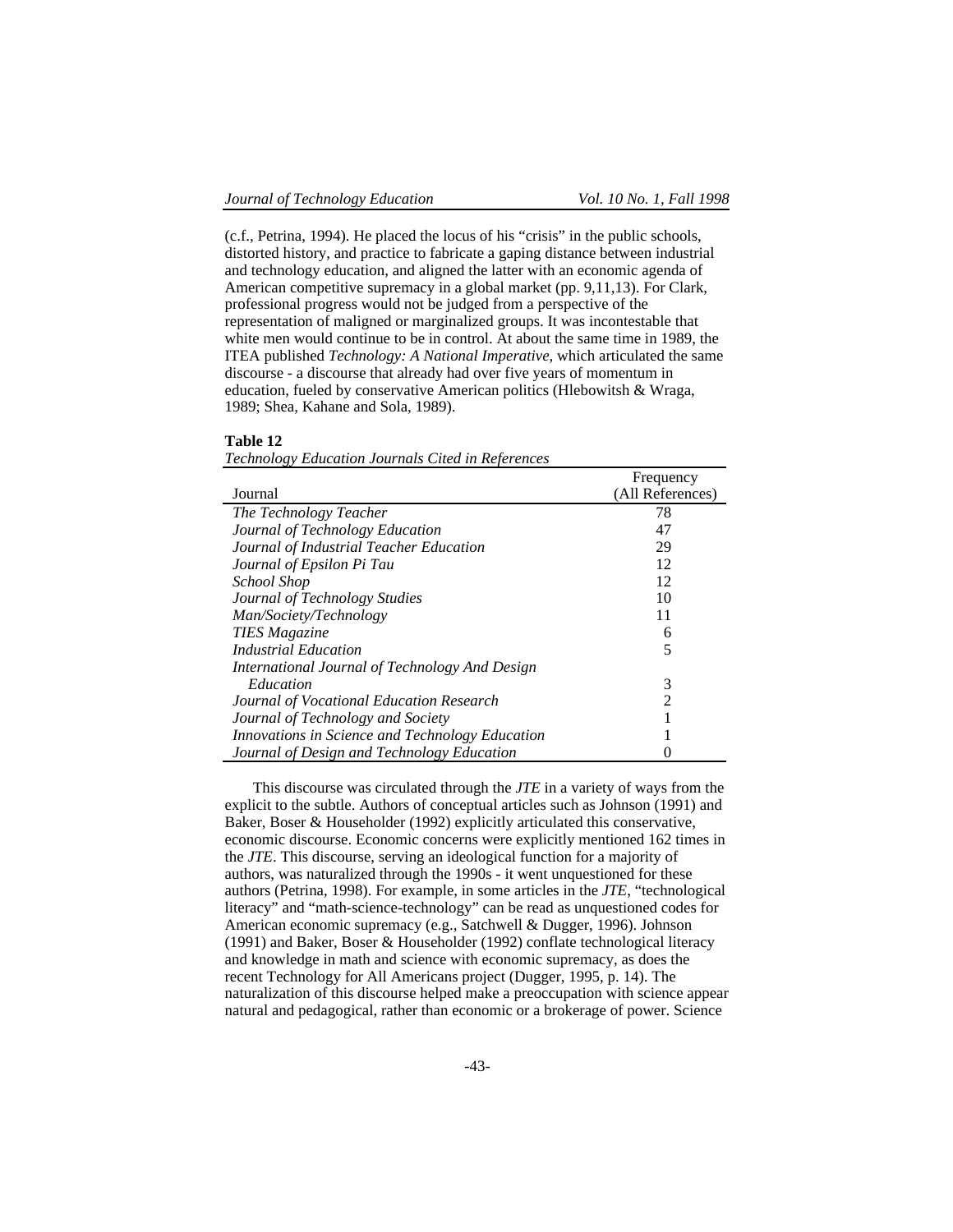and its derivatives were given 1,215 references in the *JTE* text, industry's needs were mentioned about 272 times, and the necessities of business 70 times. Competition among nations, mostly on terms of U.S. economic supremacy, was mentioned 39 times, whereas cooperation was not mentioned at all.

As suggested by the content analysis data, it is as important to pay attention to what is *not* said as it is to what *is* said. The missing demographic data of the subject-centered research can be read as an approval of, or capitulation toward, gross inequities in technology education. The missing analytical discussions of class, gender, labor, and race can be read as the same.

Research, which was postured as objective, through its uncritical conceptualization is complicit with this conservatism. For example, Paige  $\&$ Wolansky's (1990) survey of all chairs and heads of departments that offer degrees in industrial and technology education does not mention equity. One wonders if even one respondent was a woman or person of color since the demographics were not provided. Attention to equity was not included as an administrative task of these chairs and heads. In the sample of 104, less than ten would have represented a visible minority group; and, the researchers had to be aware of this before their survey. By declining to confront equity as an issue, and by avoiding a reflexive turn on their sources, these researchers infer from white men a knowledge for all men and women. In effect, they helped to perpetuate an inequitable system and *status quo* power. In the same volume, the survey research of DeLuca (1991), Householder & Boser (1991), and Smallwood (1991) falls prey to the same fallacy and complicity without bracketing the biases of their subjects. This uncritical inferencing from a uniform demographic, or a biased sample, can be found in the survey and Delphi studies across eight years of the *JTE*.

The one experimental study and seven of the eight quasi-experimental designs exhibit the same fallacy (e.g., Childress, 1996; Dugger & Meier, 1994; Haynie, 1994). Wu, Custer & Dyrenfurth (1996) helpfully identified the age and sex distribution of their experimental sample, but did not indicate the racial demographics or bracket their sampling biases. The experimental researchers fail to attend to a fundamental principle of this type of research: "Any sampling bias present in a study should be fully described in the final research report" (Gay, 1981, p. 102). Without the acknowledgment that the sampling in these studies is not robust enough for parametric statistics and inference, this is either simply bad research or inadequate reporting. They also do not acknowledge the most basic importance of the interactions among socio-economic status, gender, race, and educational achievement. Without this knowledge, there is little power - or sociological reason - for interpretation. Despite Haynie's lament over the "meager" percentage of experimental studies in the *JTE*, all but one of those that have been published appear extremely flawed by design or report (Haynie, 1998, p. 79). Without bracketing gender, socio-economics, and race in their design, experimental researchers in the *JTE* come across as complacent and their inferences or recommendations as suspect.

The apparent systematic exclusion of visible minorities from subjectoriented research is central to the maintenance of *status quo* power and conservative whiteness in technology education. The samples used in survey and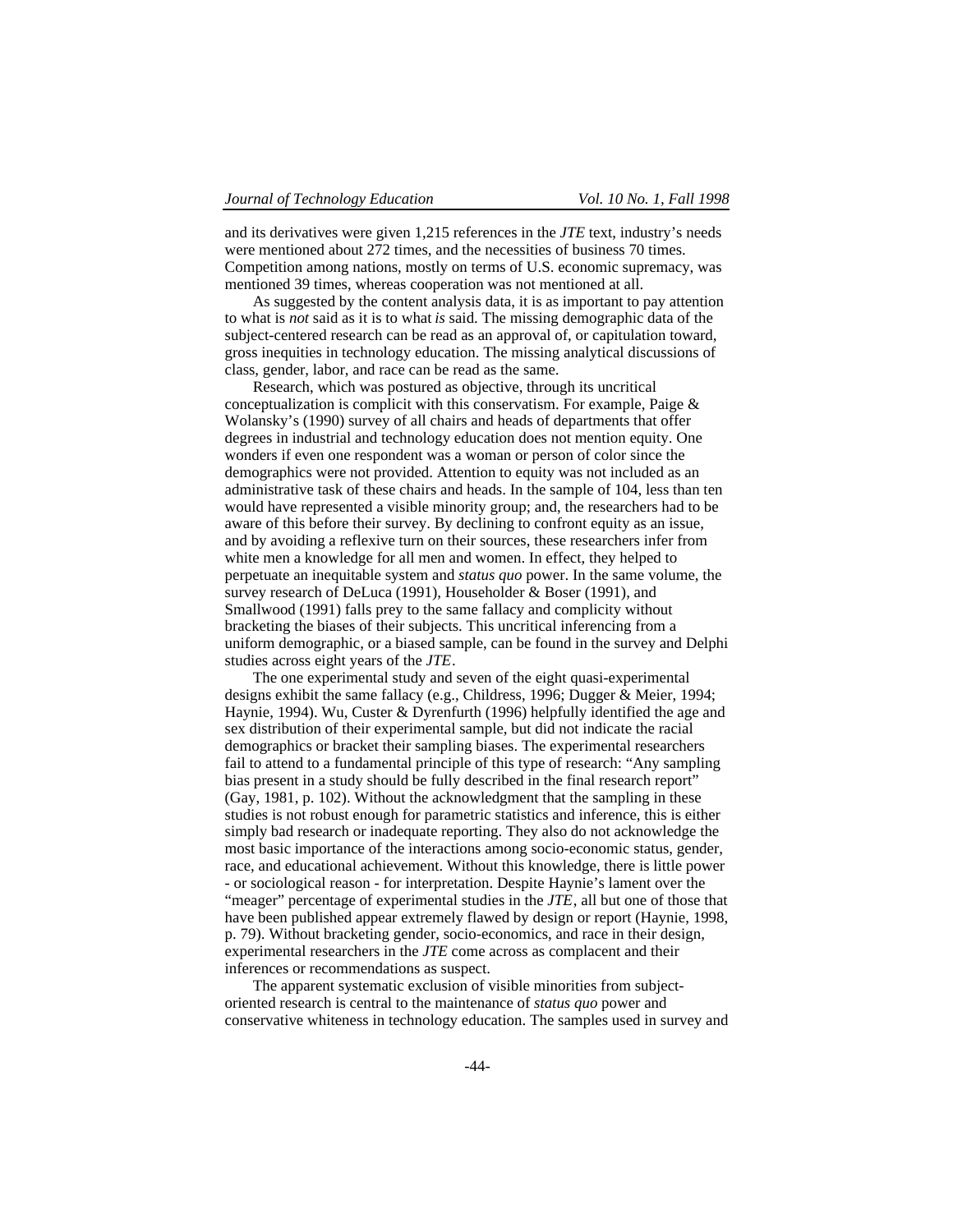experimental research are evidently *not* representative of the demographics of student or teacher populations. What this means is that knowledge normed to a uniform sample can only inform a similar uniform sample or population. There is an indication of, for the sake of administrative convenience, an interest in sampling white men and white, male students. This knowledge is generalizable only to groups of young or adult white men. Yet in 74% of the 34 studies using human subjects, the readers were to assume that demographics are unimportant, and that knowledge can be reduced universally by sampling white men. These interests as they are shaped through a conservative discourse could be shrugged off as irrelevant lest for the fact that they were not confronted - they were not countered by a critical cultural, ecological, or social sensibility.

Concerns typically associated with critical workers in education - class, ecology, gender, labor, race, and sexuality - were conspicuously absent against this conservative discourse. Class was not problematized outside of Hansen's (1996) conceptual study, and racial equity was an issue only for Jeria and Roth (1992) and in O'Riley's critical discourse analysis. Only in O'Riley's (1996) work was race grounded in post-colonial theory and gender made problematic through feminist theory. Labor was mentioned just four times outside of Lakes' (1990) conceptual article. Critical social science theorists - Apple, Foucault, Giroux, Haraway, Harding, Lave and Latour - were rarely, if at all used. Ecology was mentioned only six times in eight volumes of the *JTE*. The critical, ecological discourse of researchers such as McLaughlin (1995, 1996) and Elshof (1998) have yet to be represented in the *JTE* as counter to the globalizing, economic discourse. Queer theory and issues of sexuality have not been brought into the critical discourse of the *JTE*. Technology education is not a project of equity, justice, and tranquillity as represented by most authors in the *JTE*. Although the social science methods which can ground these concerns, as well as the theorists which inform them, are under-represented, there is a critical discourse to acknowledge in the *JTE*.

The critical discourse in the *JTE* circulated in contra-distinction to the conservative discourse. In the same inaugural issue that Clark (1989) kicked off conservatism, Zuga (1989) initiated a critical discourse on curriculum. Through content analysis and attention to discourse and texts, she provided evidence of the dominance of a technical, or conservative, curriculum design model in technology education. In so doing, she pointed out the inherent contradictions of curriculum in a larger context of practice in teacher education. Contrary to conventional wisdom she argued, there were alternatives to technical models there was no "one best way" of curriculum development and organization. While she has been arguing for an acknowledgment of this in the preparation of teachers since the late 80s, her work has not been understood by those who she contradicted (Petrina, in press). This critical discourse on curriculum was reinforced at a different level in the *JTE* in her 1991 survey research, and in other places (Zuga, 1993, 1994, 1996).

Later articulations of a critical discourse in the *JTE* are indebted to Zuga's work. Pannabecker's (1991) discourse analysis was a critique of the overutilization of an "impact" metaphor and deterministic thinking by technology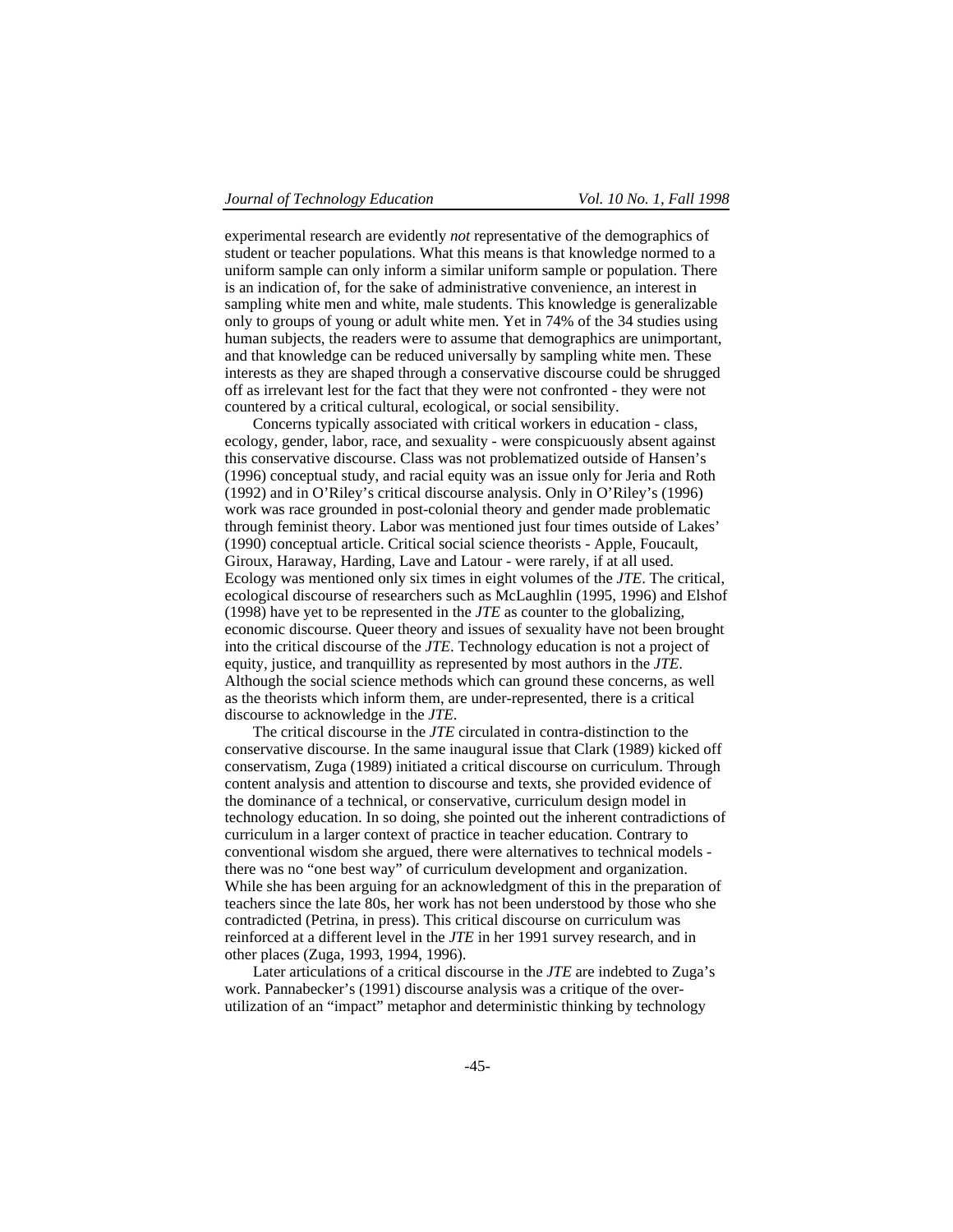educators. My response to this was the first step to dialogue through the "reaction" section of the *JTE*, but suffered for a lack of a framework more firmly grounded in Marxist theory and cultural studies (Petrina, 1992). A second dialogic article, in response to Thomas Wright (1992), picked up on Zuga's critical work in curriculum, but failed to provide a strong theoretical critique of disciplinarity (Petrina, 1993a, c.f., Petrina, 1998). A third focused on the conservative, corporate influence that had taken hold of curriculum through "modules," but did not take the next step to clearly demonstrate how this control was racist, sexist, and anti-labor (Petrina, 1993b). These three articles, and Pannabecker's critique, failed to adequately address, and ground theoretically the inequities of class, gender, labor, and race. Similarly, while Volk's (1993, 1997) critical analyses of teacher education enrollments implicated industrial technology in a decline of programs, he failed to adequately respond to inequity in the history of those programs.

Foster (1994, 1995a, 1995b) ushered a critical, historical discourse into the *JTE*, and resituated contemporary, ahistorical notions of technology education in their early 20th century contexts. Drawing from arguments made by Zuga, he argued for the acknowledgment of women's work that shaped the direction of technology education. He was able to weave the maligned work of Lois Coffey Mossman back into the fabric of technology education. His study (1995b) should have been cast in a larger context of the marginalization of women in the U.S. during the 20th century. If informed through a sociology of professions, his work could link up much more forcefully with current inequities.

O'Riley's (1996) work demonstrated how these socio-historical, gendered, and racial structures are manifested in today's curriculum practices. She used a critique of the normalizing, universalizing efforts of the Technology For All Americans project to get her point across. Similar to Zuga, she pointed out constructive and sustainable alternatives to these curriculum enterprises. Feminist, post-colonial, and post-structural theory helped her get an effective, analytical purchase on her data. Her work could have been extended toward a critique of the class biases also inherent in projects like Technology For All Americans.

When we weigh the evidence, there has not been a critical mass to counter balance the conservative discourse of the *JTE* which is heavily reinforced by the profession. It is true that a bit of critical discourse goes a long way in this profession, but progress is often overshadowed by a wave of backlash. In a context of the politics of research and vision, toward whom ought we turn for direction into the future of the *JTE* and the research enterprise of technology education?

#### *Whose Agenda?—Who's Paying Attention to What?*

As indicated in the preceding sections, there is a political dimension to research that technology educators have not readily acknowledged. A cognizance of the politics of contents and discourses circulating through the research enterprise of technology education is necessary for normative action. Yet generally those who have attempted to direct research have not positioned technology education in the larger nexus of the politics of education and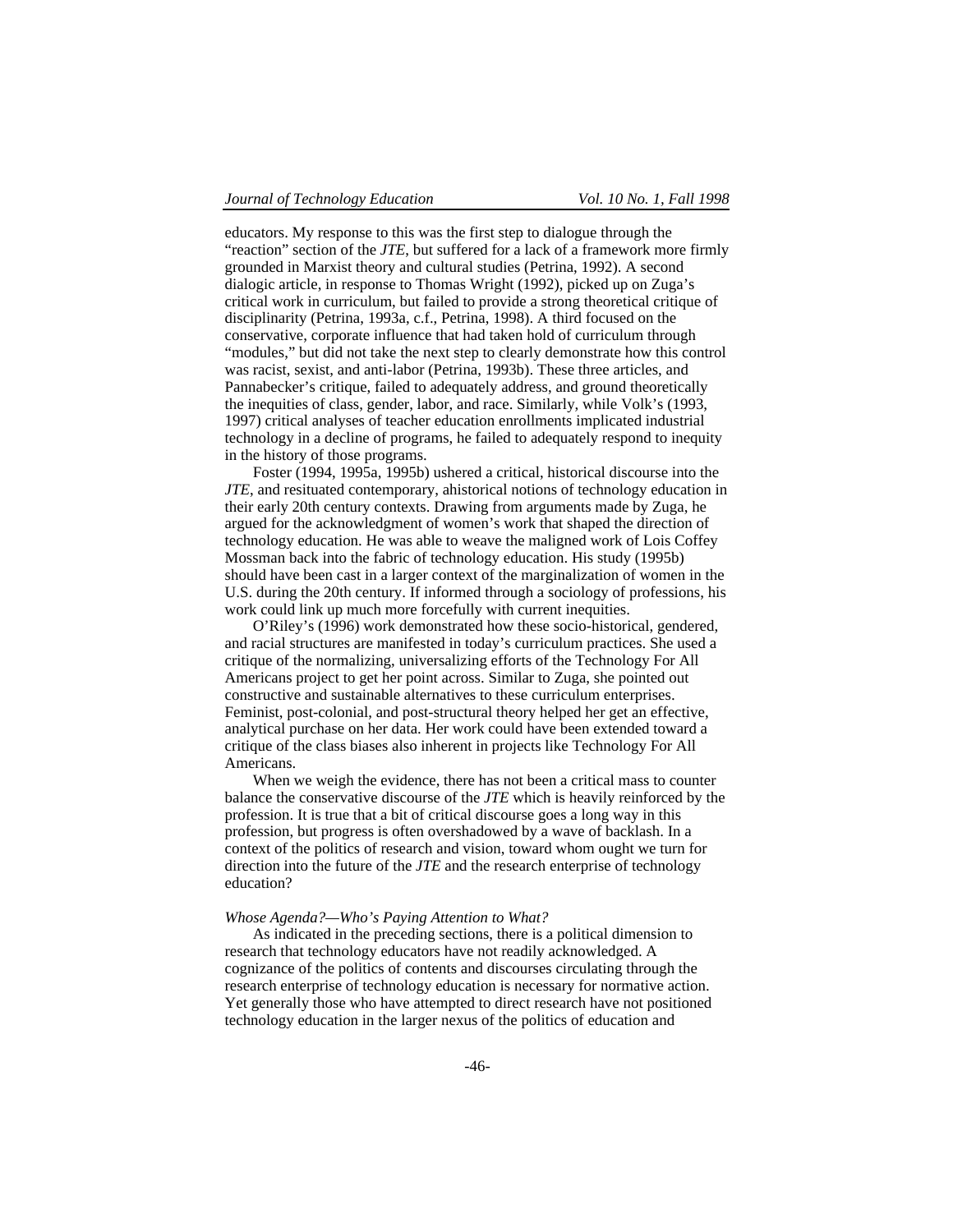technology. Most have been narrowly fixated on effects (i.e., What effect is technology education having on employment, test scores, students, and the state?) They have been fixated on proof and in this way, on a positivistic fallacy that somehow key studies will persuade some decision-maker to support some method or program. Of course, the politics of technology education are not this simple. These research directions have been shaped through the same causal mentalities that shape the main of directions for vocational educators (Griggs, 1990). At the same time, researchers in technology education have isolated themselves from the main currents in education and the social sciences (Petrina, 1998a). This isolation has been physical as well as ideological and has been historically conditioned over the past 80 years in the U.S. So what ought we do to (re)direct research in this profession?

A number of researchers or groups of researchers have addressed this question during the 1990s at the macro-level or *episteme* (Foster, 1992; Olson & Hansen, 1994; Zuga, 1994) or the micro-level of thematic reviews (e.g., Jones, 1997; Lewis, Petrina & Hill, in press; LaPorte & Sanders, 1995). My estimation that the entire *episteme* of technology education is problematic concurs with Zuga. At least seven researchers or groups had ventured during the 1990s to give parameters and direction to research in technology education.

Their research agendas or recommendations are considerable. Lewis' (1990) model was intended for vocational educators but has relevance for technology educators. Lewis suggested studies be situated among three areas: (1) program justification, philosophy, and design; (2) milieu or ethos (e.g., curriculum  $\&$ pedagogy); and (3) impact assessment (e.g., clientele's life experiences). Waetjen (1991) suggested technology educators' research agenda involve studies of: (1) behavioral changes in students; (2) teaching; and (3) the political, decision making environment. A group working out of Leeds University indicated four central areas of an agenda (Anning, et al., 1991): (1) conceptualization and realization of technology education; (2) students' competence in and attitudes to technological studies; (3) training of teachers of technology; and (4) policy studies. Zuga (1994) recommended technology educators' research focus on: (1) the inherent value of technology education; (2) cognition and conceptual attainment; (3) ideology and biases of practice; (4) public attitudes toward technology education; (5) evaluation of curriculum materials and development; and (6) effectiveness in professional development. Wicklein (1993) and Wicklein & Hill (1996) recommend four areas for research: (1) curriculum development; (2) public relations and positioning; (3) perceptions of teachers; and (4) integration with other subjects. Foster (1996) suggested that a research agenda consist of: (1) integration with other subjects; (2) the role of technology education; (3) rationale; (4) technological literacy; (5) technological "impact;" and (6) evaluation of instructional effectiveness. Finally, Hansen (1996) suggests four areas and focus questions for a research agenda: (1) technological education as a field of study (Is the field well conceived?); (2) cultural centrality of technology (How central are cultural and social phenomena to the technology curriculum?); (3) learning and technology (How do people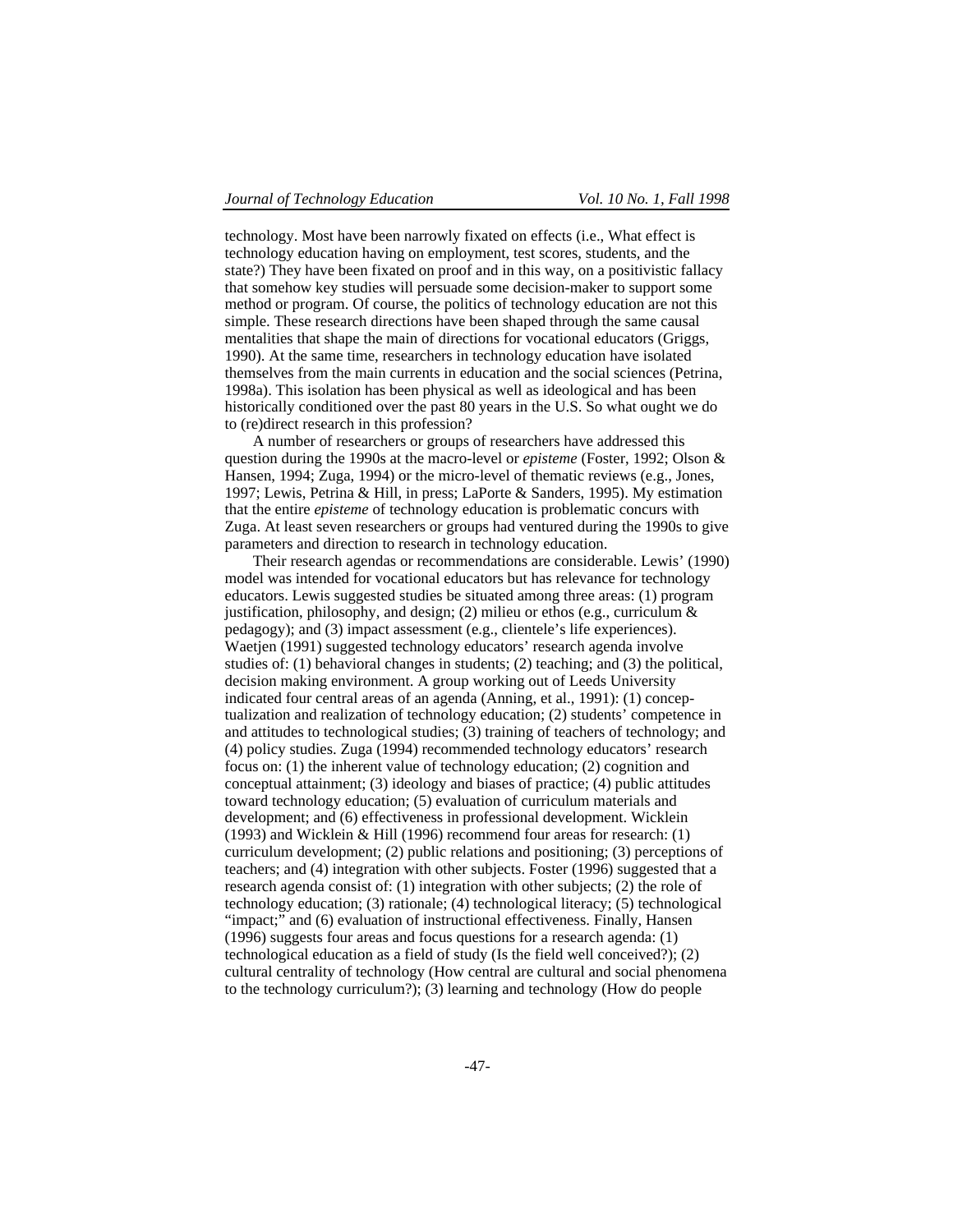learn the components of technological achievement?); and (4) theoretical frameworks (How can research on curriculum and schooling be optimized?).

These agendas, models, and recommendations are short-sighted on one or several counts. Most significantly, not one of these provide a grounding in the politics of research or an indication of *how* research is to be done. On this latter issue, K. H. Hansen (1995, p. 42) and Zuga (1994) argue that research ought to be expanded from instrumental approaches to include those that are critical and emancipatory. Given that the question of *how* research has been done is a major, epistemological site uncovered in this article, we need to expand on the contentions of Zuga and Hansen. A second point is that these agendas, models, and recommendations are more comprehensive than others, but all are less comprehensive than is necessary for direction. A third point is the ideological function of them. It is clear that not all see the same end of research, nor are similar problems seen in the same light; indeed, not all construct an agenda with the same agenda. A proactive and responsive vision spelled out in the next section is nonetheless indebted to those who have ventured to reform the research enterprise of technology education.

# **A** *fin de millenium* **Research Vision for Technology Education**

If technology education is to have substance and inform educational practice outside of its field, researchers are going to have to reconsider their work and its immediate context in the politics of research practice. For this to occur, research problems, methods, and theory will have to be re-centered within education and science and technology studies (STS). To be relevant to education and STS, research will have to have a distinct theoretical component and be cast within particular areas of research practice.

Informed through this analysis of the politics of research in the *JTE* and a review of existing research agendas, the following "research vision" is intended to give shape and direction to a problematic enterprise (Donmoyer, 1997, p. 2). Research areas of engagement are listed below each central framing question to indicate how a question may be approached for study. Each research area has a grounding in education and the social sciences, which includes methods and theories for inquiry. Research ought to be shaped to inform one or several central framing questions and be situated within one or several areas of engagement. This meta-study of research for instance, informs questions I, II, III, and VII, and is situated in the axiology, epistemology, and politics of technology education.

# *Research Areas of Engagement*

- Anthropology and Sociology of Technology Education
- Axiology and Epistemology of Technology Education
- Comparative Studies of Technology Education
- Cultural and Social Psychology (including Learning Theory) of Technology Education
- Curriculum and Pedagogy (including Critical and Eco-Pedagogy) in Technology Education
- Design, Cultural, Labor, Technology, or Workplace Studies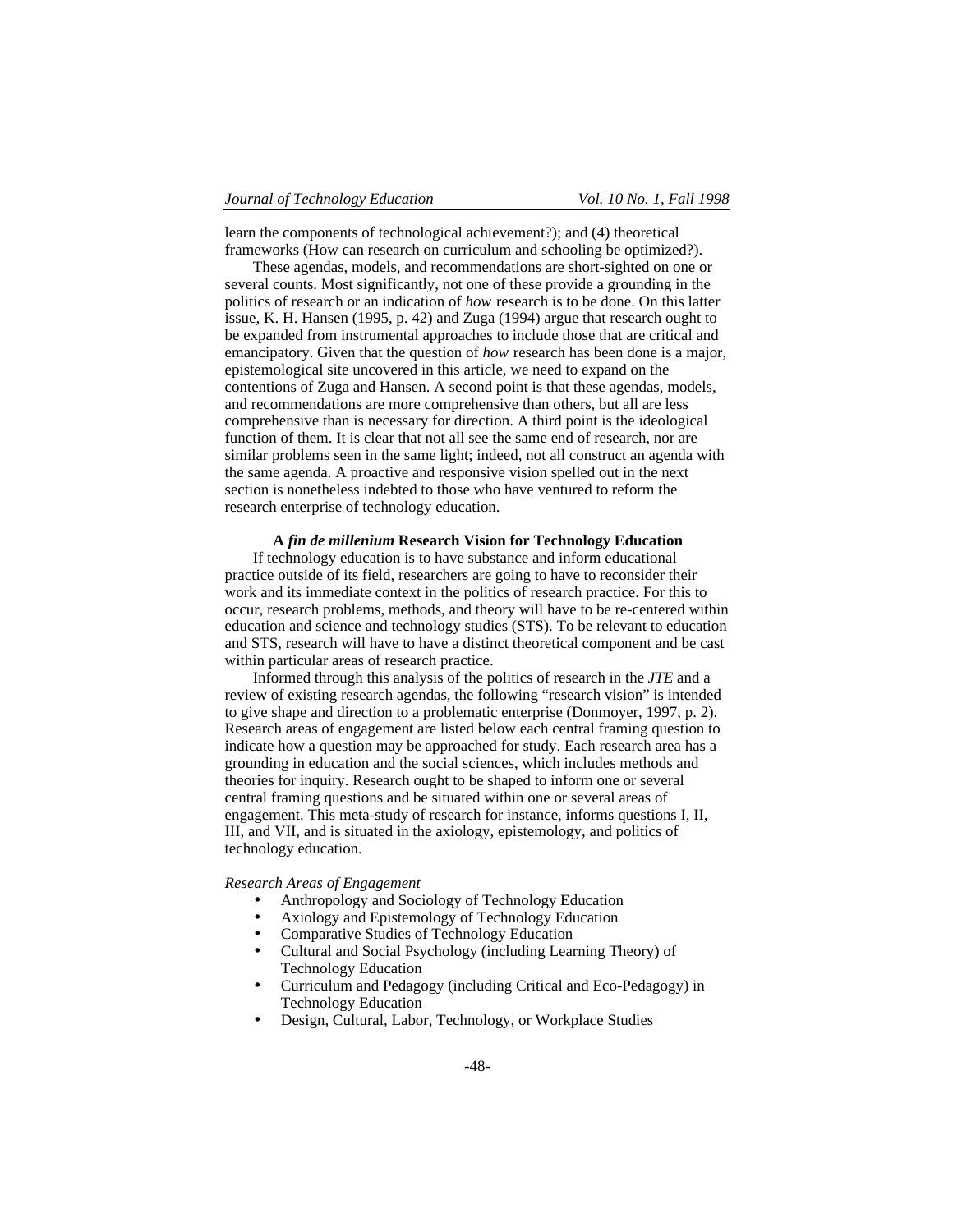- Economics and Politics of Technology Education
- Genealogy, History and Historiography of Technology Education
- Organizations and Micropolitics in Technology Education

# *Central Framing Questions*

- I. How do I, students, teachers, teacher educators, and the general public come to practice, use, *and* understand education *and* technology? What and how do we and they know?
	- Anthropology and Sociology of Technology Education
	- Axiology and Epistemology of Technology Education
	- Comparative Studies of Technology Education
	- Cultural and Social Psychology (including Learning Theory) of Technology Education
	- Curriculum and Pedagogy (including Critical and Eco-Pedagogy) in Technology Education
	- Design, Cultural, Labor, Technology, or Workplace Studies
	- Economics and Politics of Technology Education
- II. Toward what end are we committing technology education? Whose end and why? What means have we chosen to move us in that direction? Should we be heading in that direction?
	- Anthropology and Sociology of Technology Education
	- Axiology and Epistemology of Technology Education
	- Economics and Politics of Technology Education
	- Genealogy, History and Historiography of Technology Education
- III. What is and ought to be the nature of knowledge in technology education?
	- Anthropology and Sociology of Technology Education
	- Axiology and Epistemology of Technology Education
	- Cultural and Social Psychology (including Learning Theory) of Technology Education
	- Economics and Politics of Technology Education
	- Design, Cultural, Labor, Technology, or Workplace Studies
	- Curriculum and Pedagogy (including Critical and Eco-Pedagogy) in Technology Education
- IV. How should this knowledge be organized, what ought to be selected for teaching, how should it be taught, and for what end?
	- Anthropology and Sociology of Technology Education
	- Axiology and Epistemology of Technology Education
	- Comparative Studies and Anthropology of Technology Education
	- Cultural and Social Psychology (including Learning Theory) of Technology Education
	- Curriculum and Pedagogy (including Critical and Eco-Pedagogy) in Technology Education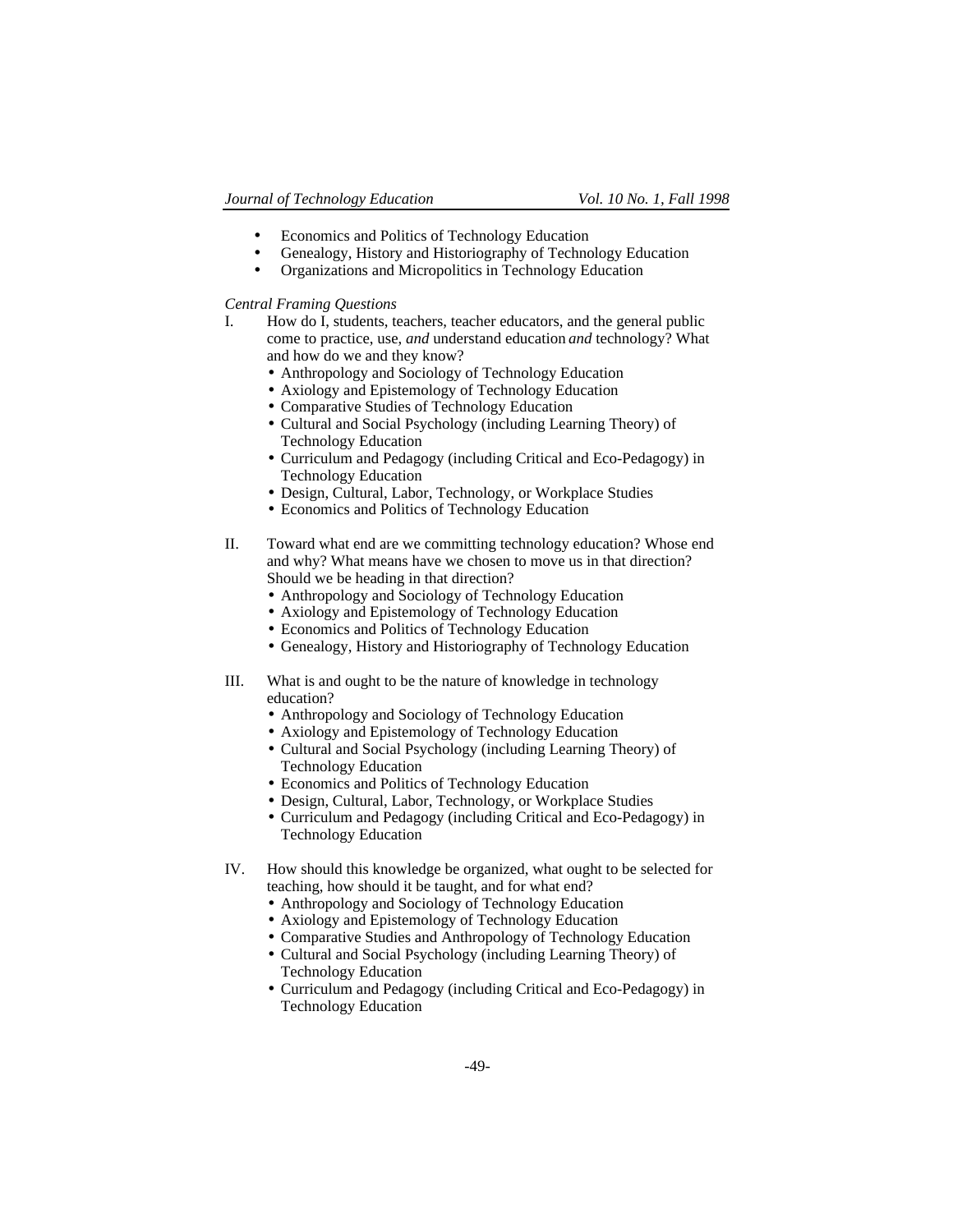- V. How was technology education practiced in the past? Who said so, and how does that link up to current power structures and values?
	- Anthropology and Sociology of Technology Education
	- Genealogy, History and Historiography of Technology Education
	- Comparative Studies of Technology Education
- VI. How is or was technology education practiced in subcultures and in other cultures? Who says so, and how does that link up to current power structures and values?
	- Anthropology and Sociology of Technology Education
	- Comparative Studies of Technology Education
	- Genealogy, History and Historiography of Technology Education
- VII. Who participates in technology education and why or why not? What has been or ought to be done to change this?
	- Anthropology and Sociology of Technology Education
	- Curriculum and Pedagogy (including Critical and Eco-Pedagogy) in Technology Education
	- Cultural and Social Psychology (including Learning Theory) of Technology Education
	- Design, Cultural, Labor, Technology, or Workplace Studies
	- Economics and Politics of Technology Education
	- Organizations and Micropolitics in Technology Education

For example, the question "Who participates in technology education and why or why not?" can be informed through a number of different areas of engagement. One may be curious about gender and race at the organizational level of technology education. The ITEA's Board of Directors, which is a decision-making and policy arm of this Association, has been controlled for the past three years by a board of twelve men. Every "Teacher Educator of the Year" award given by the CTTE and ITEA for the past 44 years has gone to a white man. Two of the 71 editors of CTTE yearbooks published over the last 46 years were women. This particular question of participation can be best informed by engaging with the area of research in organizations and micropolitics of education (Bacharach & Mundell, 1993; Hoyle, 1985). Gender and racial equity theory used in context of organizational and micropolitical theory would help ground the question. These theories problematize gender and race while providing a powerful base through which to gain an understanding of the question of participation and the politics of representation. By situating in the research practices of education and the social sciences, researchers necessarily situate themselves in a theoretical landscape - a historical and socio-political terrain where the currency is relevance and engagement with the turbulent epistemology of the day.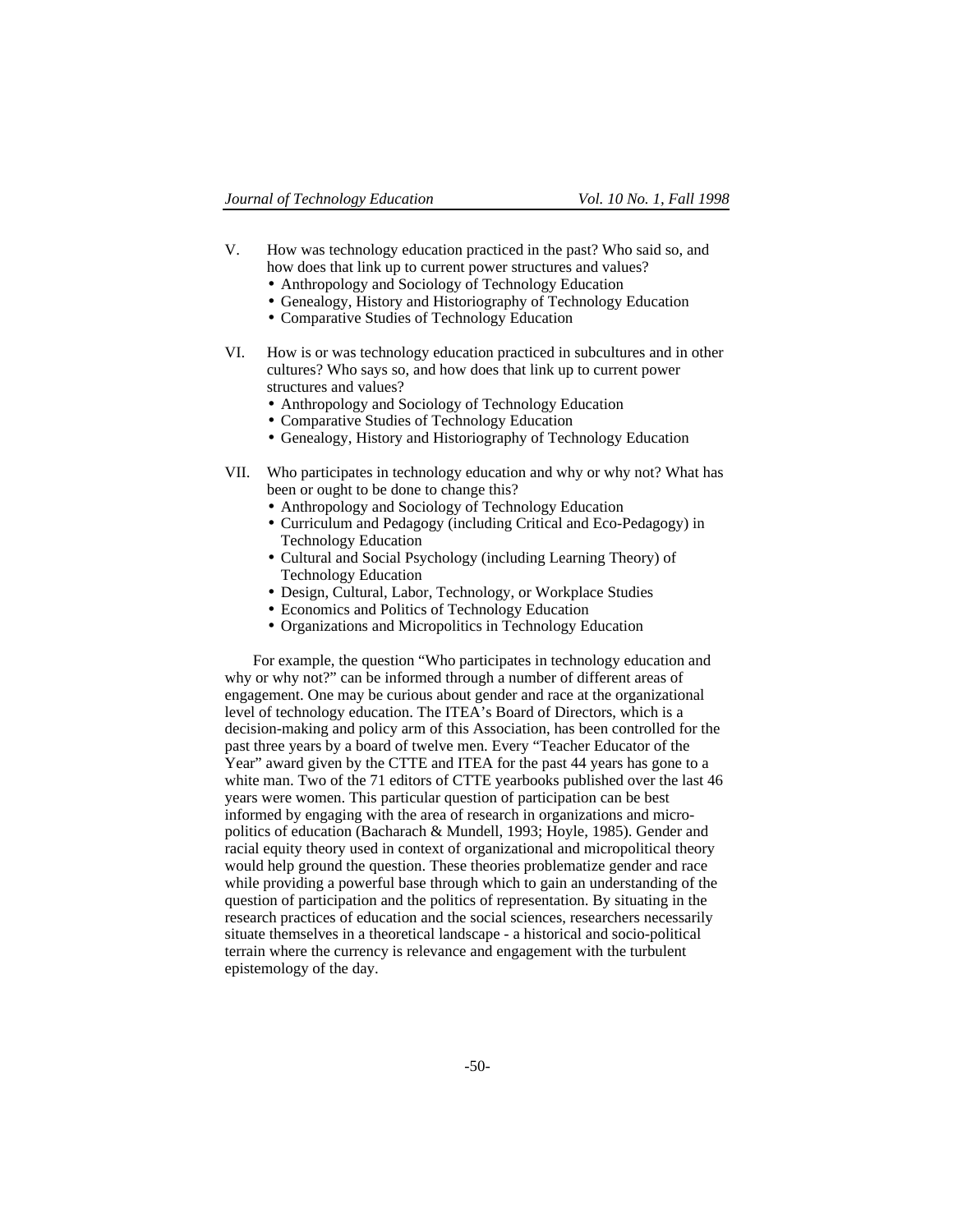*Final Analysis: Speaking Out Against 'the Man'*

All too often, on the long road up, young leaders become servants of what is rather than shapers of what might be. In the long process of learning how the system works, they are rewarded for playing within the intricate structure of existing rules. By the time they reach the top, they are likely to be trained prisoners of the structure. . . .But no system can stay vital for long unless some of its leaders remain sufficiently independent to help it to change and grow. (John Gardner, 1986, p. 25)

In the final analysis, the *JTE* comes across as a text where conservative voices are favored and critical voices the exception. In this regard, the *JTE* is representative of the *episteme* of technology education. Where discourses and distortions of American supremacy, disciplinary subjugation, and scientific elitism are prevalent, there are few discourses that run counter to these. Yet the *JTE* has supported a critical discourse that cannot be found in any of the other technology education media. Given their record, the position of Mark Sanders and James LaPorte should be acknowledged. They will publish critical work if authors place manuscripts in their hands.

Why are not more than a few authors interrogating class, ecology, gender, labor, race, or sexuality in a context of this profession? Most researchers publishing in the *JTE* do not bring an internal criticism to their work; reflexive practice is not demonstrated. While discourses circulate among *JTE* issues and across volumes, there is very little dialogue among the authors. The isolation of technology education researchers from each other and from education and the social sciences has to be overcome. For example, at annual American Educational Research Association meetings, there have been few, if any, technology educators from the U.S. present over the past 6 years. Graduate students are facing a much different educational culture than did most of their advisors, and have to necessarily engage with the issues pointed out in this analysis. Those of us who do critical pedagogy and studies know the politics of recognition all too well - and the backlash that results from publicly speaking out. As indicated by the citations in the 1995 CTTE yearbook, there is an unhealthy politics of what and whose work gets read, referenced, published, and used (Petrina, in press). What is and what is not a significant issue to address in research, or what is progress, has generally been in the hands of ITEA policymakers and *not* independent researchers. Still, it can be said: "We have met the enemy and he and she is us."

My contention is that if we are to move this *episteme* out of a conservative quagmire, we have to pay close attention to the politics of data, methods, subjects, theories, and epistemological visions. Editors and reviewers of book and journal manuscripts in technology education will have to be much more aggressive, proactive, and vigilant in shaping the research enterprise of technology education. Whereas Sanders was confronted with the challenge of establishing the *JTE* as a scholarly journal, his successor, LaPorte, should tackle the issues of representation and scholarly dialogue. LaPorte ought to encourage dialogue and a counter to the conservatism which is dominant in the profession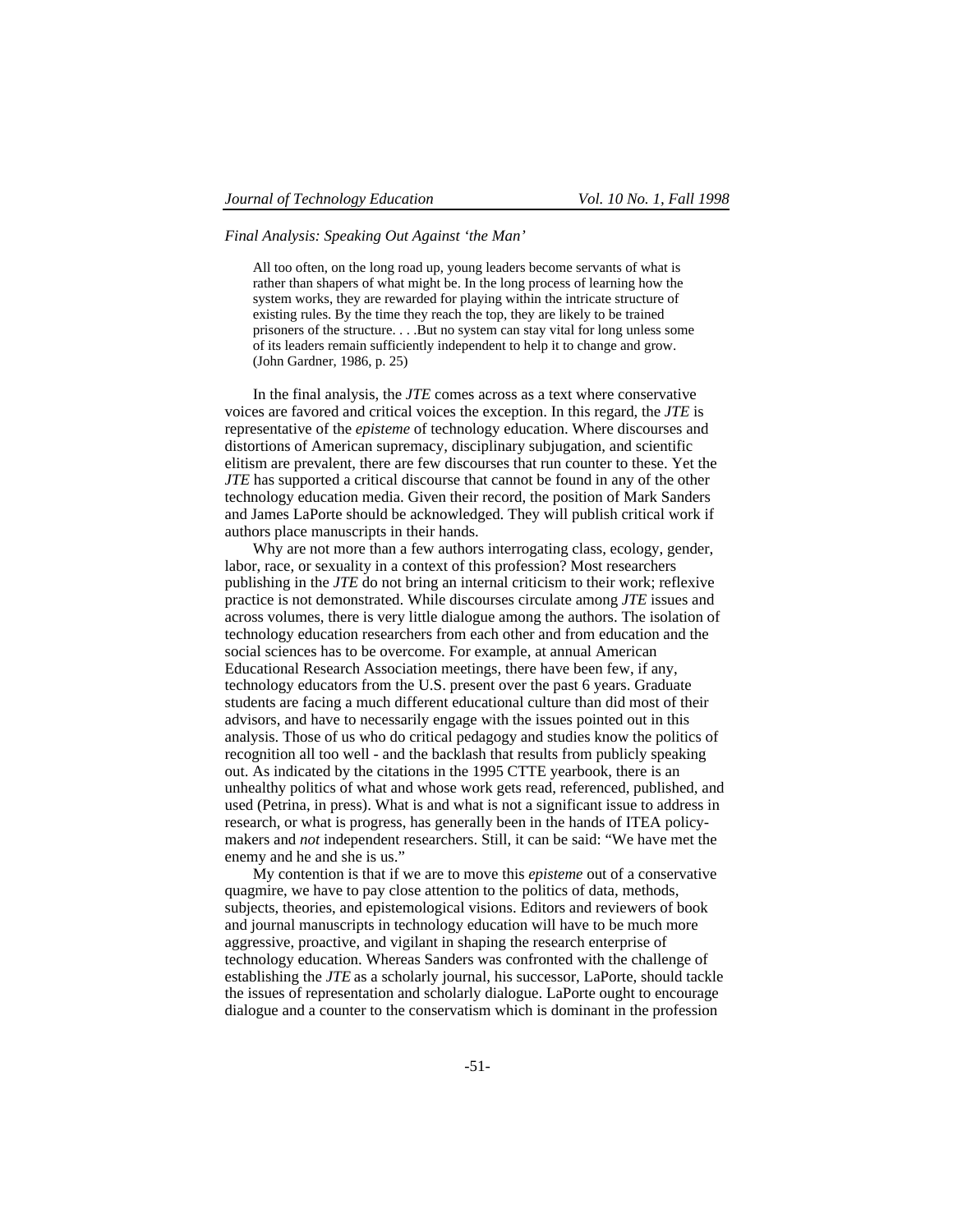of technology education. *JTE* discourse can be improved by reaching out to under-represented groups and marginalized voices. Unlike Sanders, he should use the "From the Editor" space to attend to inequities in technology education. Karen Zuga, beginning a tenure as Editor of the *JITE*, is facing similar challenges.

Would a more balanced demographic of reviewers make a difference in what and whose concerns and views are represented in the *JTE*? For example, until volume eight, the *JTE* had either one or two women reviewers appointed to an Editorial Board of 15 to 17 people, depending on the issue. Chances were good that a manuscript was accepted without ever having been reviewed by a woman (or a person of color). Although the current *JTE* board has four women, we should not assume that it is the task of women to attend to issues of gender and representation. For systemic change, all reviewers will have to be vigilant in attending to demographic sampling and a neglect of underrepresented groups and ideas in *JTE* manuscripts. Regardless of the current population of reviewers, teachers, and teacher educators in technology education, it seems essential that we practice with the interests and voices of underrepresented groups in mind.

It may be presumptuous to call for a moratorium on publishing any research that conceals the demographics of subjects or sites and feigns normality, does not reflect a reflexive turn toward internal criticism, or research that does not engage with theoretical issues of education and social science. But what is to be lost by calling for a moratorium? This profession can and should be different. Inequities (re)produced and strengthened over the past decade might begin to dissolve if researchers gain the courage to confront them instead of acting as "servants" or "prisoners" of the system (Gardner, 1989, p. 25).

The politics of research in technology education may be reduced to two questions for dialogue. Can the *JTE* be shaped to become less a product of its profession and more an intervening model of force for positive, systemic change? And, is the *episteme* and minority demographic of technology education best served by uncritical, insular research, or by critical, outwardlooking studies?

### **References**

- Anderson, G. (1989). Critical ethnography in education: Origins, current status, new directions. *Review of Educational Research*, *59*(3), 249-270.
- Anning, A., Driver, R., Jenkins, E., Kent, D., Layton, D., & Medway, P. (1992). *Towards an Agenda for Research in Technology Education*. University of Leeds: Leeds School of Education.
- Babbie, E. (1983). *The practice of social research* (third ed.). Belmont, CA: Wadsworth Publishing.
- Bacharach, S., & Mundell, B. (1993). Organizational politics in schools: Micro, macro and logics of action. *Educational Administration Quarterly*, *29*(4), 423-452.
- Baker, G., Boser, R., & Householder, D. (1992). Coping at the crossroads: Societal and educational transformation in the United States. *Journal of Technology Education, 4*(1), 5-18.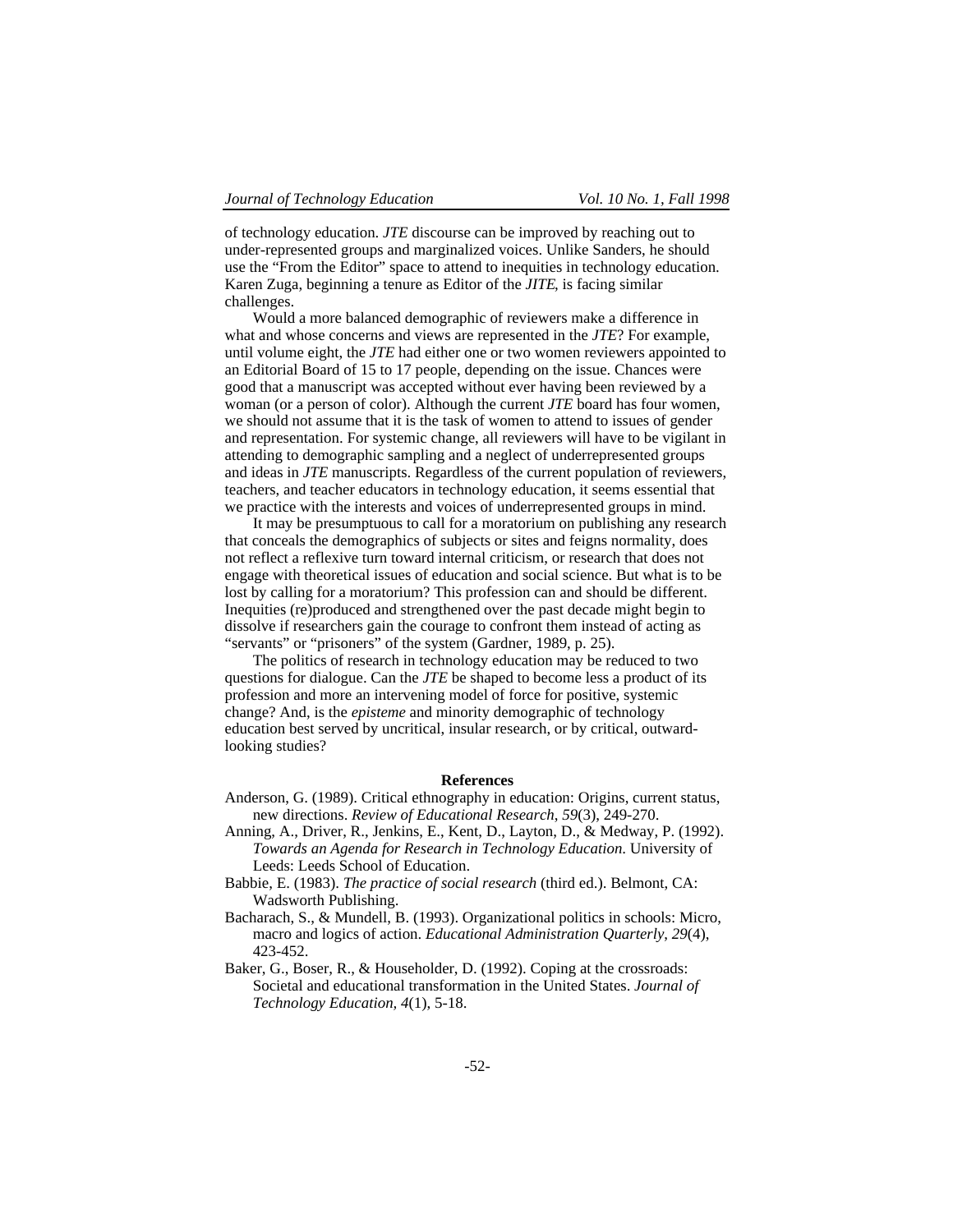- Childress, V. (1996). Does integrating technology, science, and mathematics improve technological problem solving? A quasi-experiment. *Journal of Technology Education, 8*(1), 16-26.
- Clark, S. (1989). The industrial arts paradigm: Adjustment, replacement or extinction? *Journal of Technology Education, 1*(1), 7-21.
- Darrah, C.N. (1996). *Learning and work: An exploration in industrial ethnography*. New York: Garland.
- DeLuca, V.W. (1991). Implementing technology education problem solving activities. *Journal of Technology Education, 2*(2), 5-15.
- Dugger, J., & Meier, R. (1994). A comparison of second-year principles of technology and high school physics student achievement using a principles of technology achievement test. *Journal of Technology Education, 5*(2), 5- 14.
- Dugger, W. (1995). Technology for all Americans. *The Technology Teacher*, *54*(5), 3-6.
- Donmoyer, R. (1997). This issue: Visions of educational research's past and future. *Educational Researcher*, *26*(4), 2.
- Ettinger, L., & Maitland-Gholson, J. (1990). Text analysis as a guide for research in art education. *Studies in Art Education*, *31*(2), 86-98.
- Elshof, L. (1998). *Technology education for sustainable communities*. Paper presented at the 60th annual meeting of the International Technology Education Association, Fort Worth, TX, March 8-10.
- Erekson, T., & Gloekner, G. (1988). *A descriptive analysis of factors related to university employment in industrial education*, NAITTE professional monograph. Champaign, IL: National Association of Industrial and Technical Teacher Educators.
- Erekson, T., & Trautman, D. (1995). Cultural diversity and the professions in technology. *Journal of Technology Studies*, *21*(2), 36-42.
- Foster, P. (1994). Technology Education: AKA industrial arts. *Journal of Technology Education, 5*(2), 15-30.
- Foster, P. (1995a). Industrial arts/technology education as a social study: The original intent? *Journal of Technology Education, 6*(2), 4-18.
- Foster, P. (1995b). The founders of industrial arts in the US. *Journal of Technology Education, 7*(1), 6-21.
- Foster, W.T. (1992). Topics and methods of recent graduate student research in industrial education and related fields, *Journal of Industrial Teacher Education*, *30*(1), 59-72.
- Foster, W.T. (1996). A research agenda for technology education. *The Technology Teacher*, *56*(1), 31-33.
- Gardner, J. (1986). *The tasks of leadership*. Leadership Papers/2. Washington DC: Independent Sector.
- Gay, L.R. (1981). *Educational Research* (second ed.). Columbus, OH: Merrill Publishing.
- Gitlin, A. (Ed.). (1994). *Power and method*. New York: Routledge.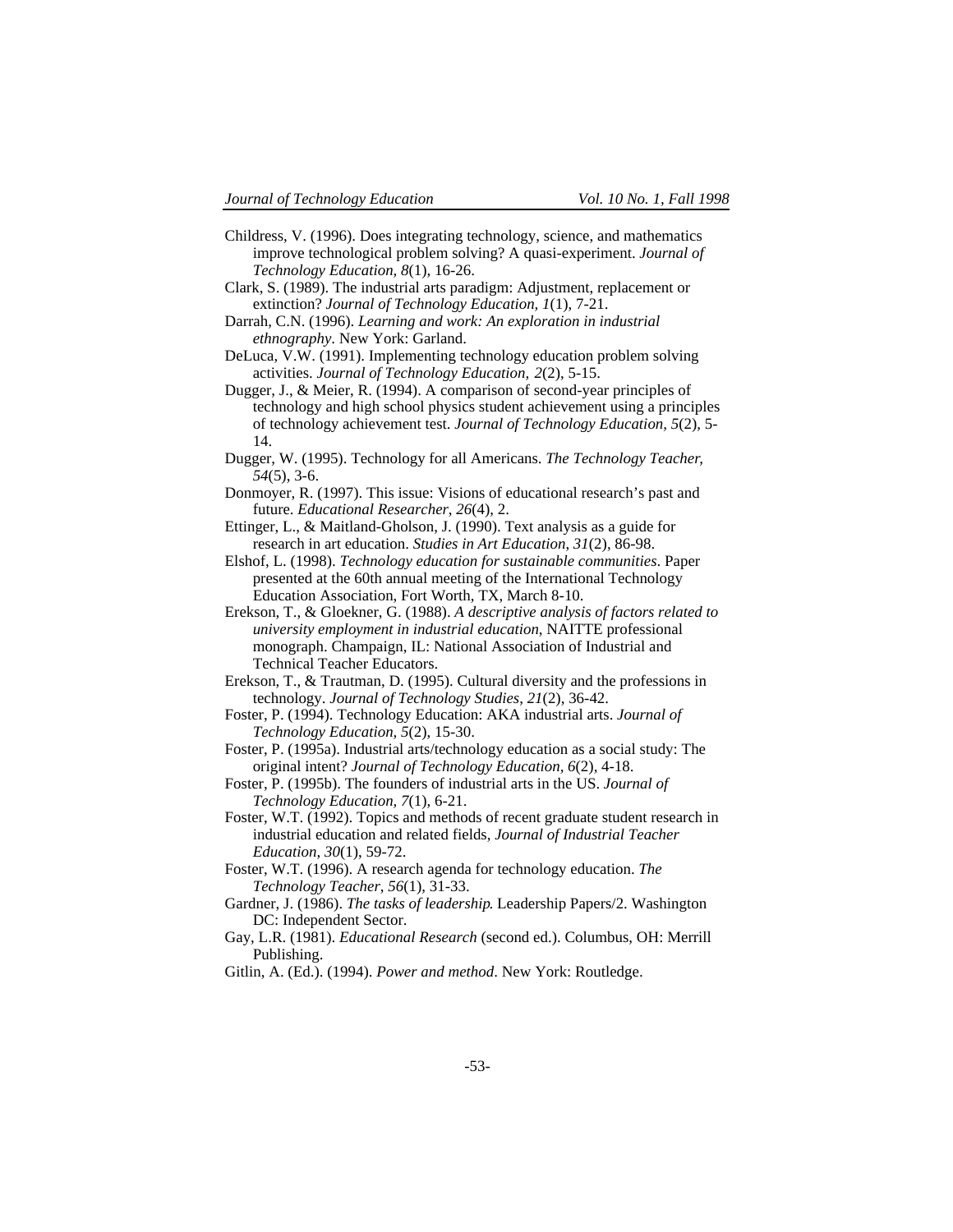- Griggs, M.B. (1990). *Research priorities and goals for vocational education personnel development*. Berkeley, CA: National Center for Research in Vocational Education.
- Hansen, K-H. (1995). Reflection on technology education. *International Journal of Technology and Design Education*, *5*(1), 35-50.
- Hansen, R. (1995). *Designing a comprehensive research agenda for technological education*. Paper presented at the 57th annual meeting of the International Technology Education Association, Nashville, TN, March 26- 28.
- Hansen, R. (1996). Program equity and the status of technological education: The apologetic nature of technology teachers. *Journal of Technology Education, 7*(2), 72-78.
- Haynie, W. J. (1994). Effects of multiple-choice and short-answer tests on delayed retention learning. *Journal of Technology Education, 6*(1), 32-44.
- Haynie, W. J. (1998). Experimental research in technology education: Where is it? *Journal of Technology Education, 9*(2), 78-83.
- Hlebowitsh, P., & Wraga, W. (1989). The reemergence of the National Science Foundation in American education: Perspective and problems. *Science Education*, *73*(4), 405-418.
- Hoepfl, M. (1997). Choosing qualitative research: A primer for technology education researchers. *Journal of Technology Education*, *9*(1), 47-63.
- Householder, D., & Boser, R. (1991). Assessing the effectiveness of the change to technology teacher education. *Journal of Technology Education, 2*(2), 16-31.
- Hoyle, E. (1985). Educational organizations: Micropolitics. In T. Husen & T. Neville (Eds.), *International Encyclopedia of Education* (pp. 1575-1582). New York: Pergamon.
- Hultgren, F., & Coomer, D. (Eds.). (1989). *Alternative modes of inquiry in home economics education*, Home Economics Teacher Education Yearbook 9. Peoria, IL: Glencoe.
- Jaeger, R. (Ed.). (1988). *Complementary methods for research in education*. Washington, DC: American Educational Research Association.
- Janks, H. (1997). Critical discourse analysis as a research tool. *Discourse 18*(2), 329-342.
- Jeria, J., & Roth, G. (1992). Minority recruitment and retention problems and initiatives in higher education: Implication for technology teacher education. *Journal of Technology Education, 4*(1), 41-53.
- Jick, T. D. (1983). Mixing qualitative and quantitative methods: Triangulation in action. In M. van Maanen (Ed.), *Qualitative methodology* (pp. 135-148). Beverly Hills: Sage.
- Johnson, S. (1991). Productivity, the workforce, and technology education. *Journal of Technology Education, 2*(2), 32-49.
- Jones, A. (1997). Recent research in learning technological concepts and processes. *International Journal of Technology and Design Education*, *7*(1- 2), 83-96.
- Kohlsmith, D. (1996). Review of *Teaching Peace*. *Journal of Technology Education, 7*(2), 79-80.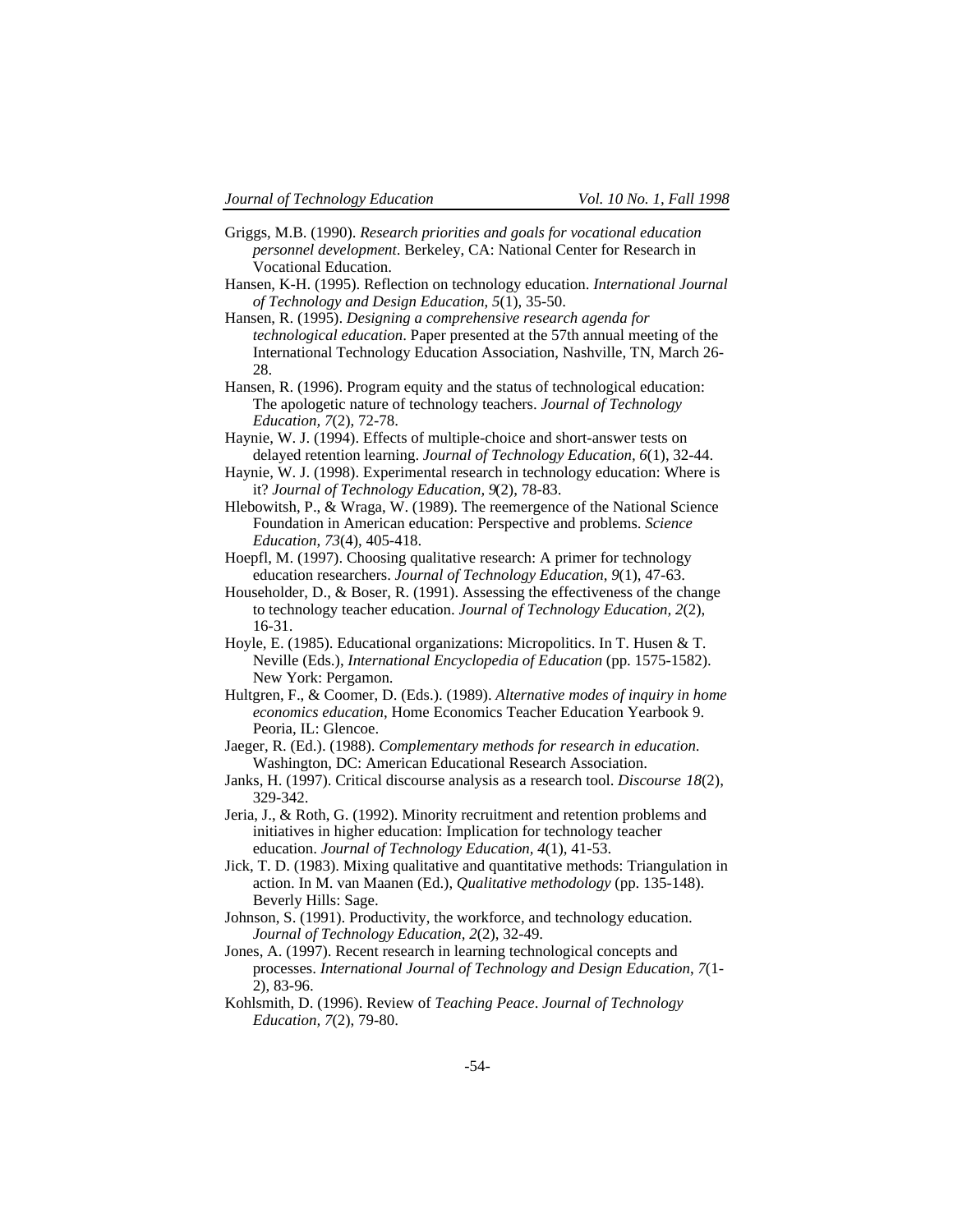- Krippendorff, K. (Ed.). (1980). *Content analysis: An introduction to its methodology*. Beverly Hills, CA: Sage Publications.
- Lakes, R. (1990). "Doing" Craft. *Journal of Technology Education, 2*(1), 74-77.
- Lakes, R., & Bettis, P. (1995). Advancing critical vocational education research. *Journal of Vocational Education Research*, *20*(3), 5-5-28.
- LaPorte, J., & Sanders, M. (1995). Integrating Technology, Science and Mathematics Education. In G.E. Martin (Ed.), *Foundations of Technology Education* (pp. 179-219). New York: Glencoe.
- Lewis, T. (1990). Toward a new paradigm for vocational education research. *Journal of Vocational Education Research*, *15*(2), 1-30.
- Lewis, T., Petrina, S., & Hill, A.M. (in press). Problem posing—Adding a creative increment to technological problem solving. *Journal of Industrial Teacher Education*.
- Lincoln, Y., & Guba, E. (1985). *Naturalistic inquiry*. Beverly Hills, CA: Sage Publications.
- Lindkvist, K. (1981). Approaches to textual analysis. In K.E. Rosengren (Ed.), *Advances in content analysis* (pp. 41-60). Beverly Hills, CA: Sage Publications.
- Luke, A. (1995). Critical discourse analysis. In M. Apple (Ed.), *Review of research in education*, 21. Washington, D.C.: American Educational Research Association.
- McCormick, R. (1997). Conceptual and procedural knowledge. *International Journal of Technology and Design Education*, *7*(2), 141-159.
- McCrory, D. (1997). *Technology education: Industrial arts in transition, a review and synthesis of the research*. ERIC Document Reproduction Service No. ED 290 935.
- McLaren, P., & Giarelli, J. (Eds.). (1995). *Critical theory and educational research*. New York: State University of New York Press.
- McLaughlin, C. (1995). Developing environmental literacy. *The Technology Teacher*, *54*(3), 30-34.
- McLaughlin, C. (1995). Implications of global change. *The Technology Teacher*, *55*(5), 14-18.
- Mertons, D. (1998). *Research methods in education and psychology*. Beverly Hills, CA: Sage Publications.
- Noblit, G., & Hare, R.D. (1988). *Meta-Ethnography*. Beverly Hills, CA: Sage.
- Olson, J., & Hansen, K.H. (1994). Research on technology education. In D. Layton (Ed.), *Innovations in science and technology education, volume V* (pp. 225-239). Paris: UNESCO.
- O'Riley, P. (1996). A different storytelling of technology education curriculum revisions: A storytelling of difference. *Journal of Technology Education, 7*(2), 28-40.
- Paige, W., & Wolansky, W. (1990). Department executive officers' administrative roles and responsibilities in industry/technology education. *Journal of Technology Education, 2*(1), 43-59.
- Palys, T. (1997). *Research decisions: Quantitative and qualitative perspectives*. Toronto: Harcourt Brace Canada.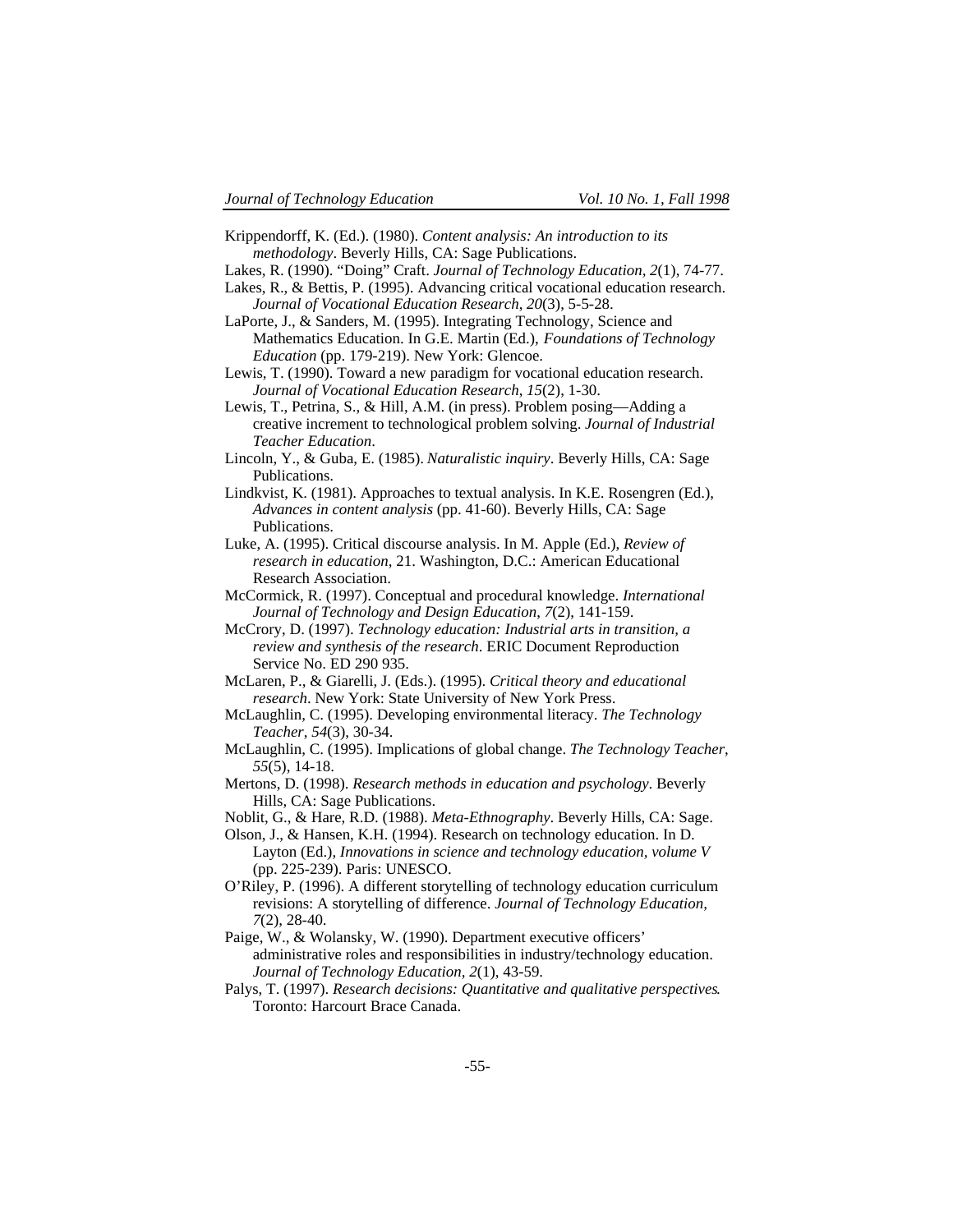- Pannabecker, J. (1991). Technological impacts and determinism in technology education: Alternative metaphors from social constructivism*. Journal of Technology Education, 3*(1), 43-54.
- Pannabecker, J. (1995). For a history of technology education: Contexts, systems, and narratives. *Journal of Technology Education, 7*(1), 43-56.
- Patterson, A. (1997). Critical discourse analysis: A condition of doubt. *Discourse 18*(3), 425-436.
- Petrina, S. (1992). Questioning the language that we use: A reaction to Pannabecker's critique of the technological impact metaphor. *Journal of Technology Education, 4*(1), 54-61.
- Petrina, S. (1993a). Diversity, not uniformity; united, not standardized: A reaction to Wright's "Challenge to all technology educators." *Journal of Technology Education, 4*(2), 71-78.
- Petrina, S. (1993b). Under the corporate thumb: Troubles with out MATE (modular approach to technology education). *Journal of Technology Education, 5*(1), 72-80.
- Petrina, S. (in press). "Men at work: Inspecting the Foundations of Technology Education." *Journal of Industrial Teacher Education*.
- Petrina, S. (1998). Multidisciplinary technology education. *International Journal of Technology and Design Education, 8*(2), 103-138.
- Rosengren, K. E. (Ed.). (1981). *Advances in content analysis*. Beverly Hills, CA: Sage Publications.
- Sanders, M. (1995). Professional publications in technology education. In G. Martin (Ed.), *Foundations of technology education*, 44th yearbook of the Council on Technology Teacher Education (pp. 595-623). New York: Glencoe.
- Satchwell, R., & Dugger Jr., W. (1996). A united vision: Technology for all Americans. *Journal of Technology Education, 7*(2), 5-12.
- Shea, C., Kahane, E. & Sola, P. (Ed.s). (1989). *The new servants of power: A critique of the 1980s school reform movement*. New York: Greenwood
- Silverman, S., & Pritchard, A. (1996). Building their future: Girls and technology education in Connecticut. *Journal of Technology Education, 7*(2), 41-54.
- Smallwood, J. (1991). Curricular implications for participative management in technology education. *Journal of Technology Education, 2*(2), 50-59.
- Ulatowski, K. (1993). *Age and gender distribution of professional members, 1989-1991*. (Unpublished ITEA Data).
- Volk, K. (1993). Enrollment trends in industrial arts/technology teacher education from 1970-1990. *Journal of Technology Education, 4*(2), 46-59.
- Volk, K. (1997). Going, going, gone? Recent trends in technology teacher education programs. *Journal of Technology Education, 8*(2), 67-71.
- Waetjen, W. (1991). A research agenda for technology education. *The Technology Teacher*, *51*(2), 3-4.
- Weber, P. (Ed.). (1985). *Basic content analysis* (second ed.). Beverly Hills, CA: Sage Publications.